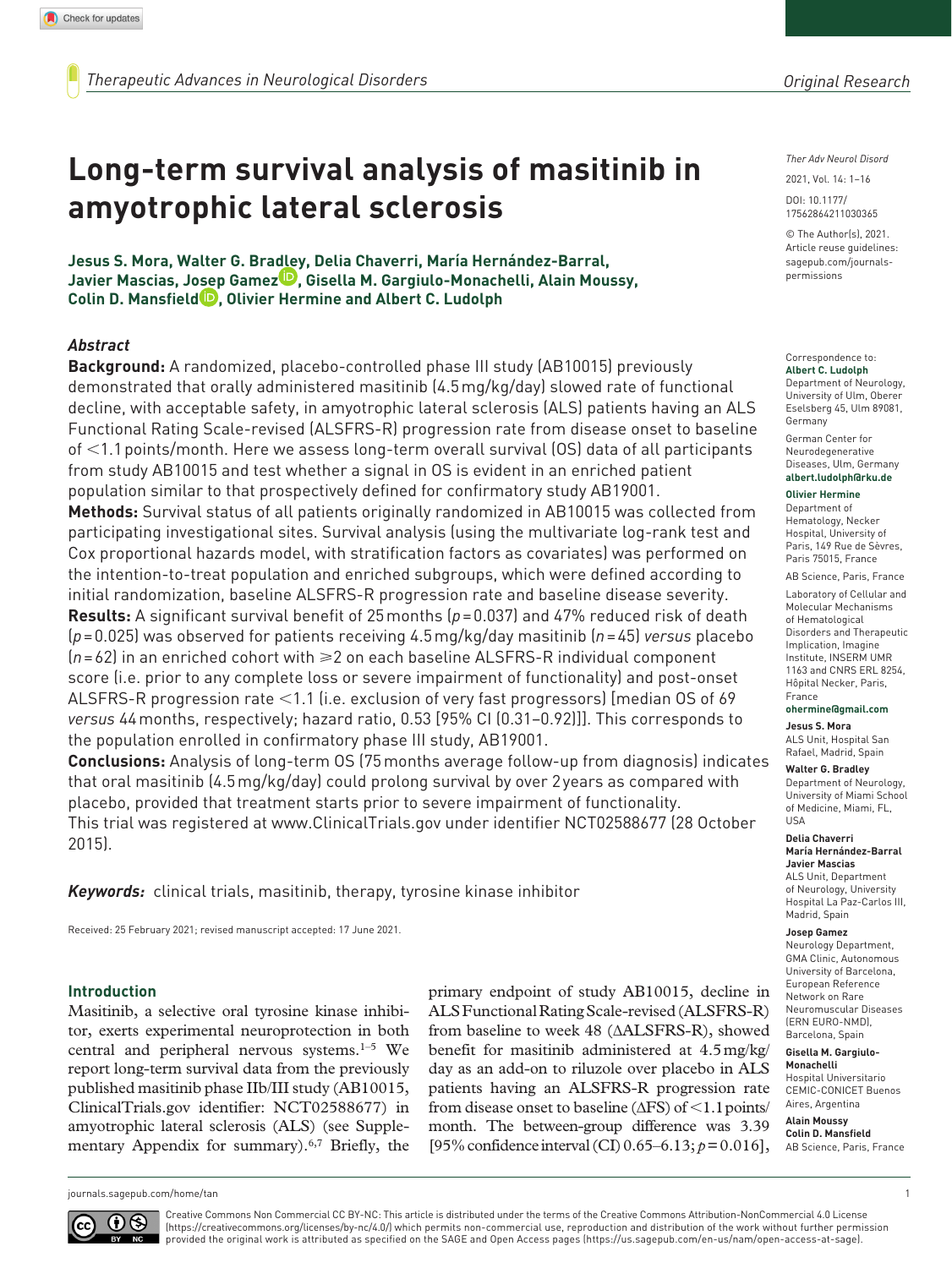corresponding to a 27% slowing of ALSFRS-R deterioration over the 48-week treatment period. This significant outcome was corroborated by numerous sensitivity analyses, including the conservative multiple imputation jump-to-reference technique with a between-group difference of 2.80 [95\% CI (0.15–5.46);  $p=0.039$ ].<sup>6,7</sup>

At the time of final readout for study AB10015, overall survival (OS) data were too immature for interpretation. The rate of decline in ALSFRS-R is considered a sensitive and independent clinical prognostic parameter in ALS that correlates with  $OS^{8-11}$ ; nevertheless, median OS analysis remains the gold standard for demonstration of a drug's therapeutic benefit in ALS. Hence, post-study long-term OS assessment represents a valuable complement to the main study results.

Included in the published results from study AB10015 were subgroup analyses based on revised ALS trial guidelines that recommend patients should be selected as early as possible in the course of their disease.12–14 This showed that initiation of masitinib at a less severe stage of disease produced greater treatment effect.<sup>6,15</sup> The benefit of patient enrichment strategies based on ALSFRS-R has also been recognized by other studies; for example, the edaravone, rasagiline and high-fat intervention clinical trials.16–18 Hence, findings from this analysis, in conjunction with scientific advice from regulatory authorities, have been incorporated into the confirmatory masitinib study design (AB19001, ClinicalTrials.gov identifier: NCT03127267). Such a design is consistent with masitinib's therapeutic objective for conservation of neuromuscular functions as opposed to repair of existing neurological damage.1,19

Importantly, identification of this enriched population suggested that a long-term OS signal could be detectable within the available AB10015 dataset given sufficient follow-up. The main objective of the current analysis was therefore to assess whether a signal in OS is evident in an enriched patient population, similar to that prospectively defined for the confirmatory phase III study (AB19001). It also allowed us to explore reports of greatly improved survival from individual sites participating in an international early access Named Patient Program (NPP) using a larger, multicenter patient cohort.20

# **Method**

Details of the method and patient selection criteria of study AB10015 (ClinicalTrials.gov identifier: NCT02588677) have been published $6$  (see Supplementary Appendix for additional information). The protocol for study AB10015 was approved by the institutional review board or ethics committee at each participating clinical site and was conducted in accordance with the Declaration of Helsinki. All patients provided written informed consent, which included provision to review medical records for completion of undetermined endpoints, such as OS.

Figure 1 shows the relation between randomized treatment arms of study AB10015, cohorts used for the AB10015 long-term OS analysis, and subpopulations of interest for the NPP long-term OS analysis. OS was defined as the time elapsed between randomization and death from any cause. OS *p*-values were calculated *via* the multivariate log-rank test using the covariates of age and ALSFRS-R score at randomization, site of onset (spinal *versus* bulbar), geographical region, and ΔFS. All covariates were prespecified in the AB10015 protocol as randomization stratification factors.6 Hazard ratios (HR) and 95% CIs were calculated *via* the Cox proportional hazards model using the abovementioned covariates.

# *Procedure for long-term OS analysis of the AB10015 study population*

In the current analysis, vital status (i.e. survival status of alive or dead, including date of death) of all patients originally randomized to study AB10015 was collected from each participating investigational site. As such, three patient groups were defined [see Figure 1(a)]: long-term high-dose (4.5mg/kg/day) masitinib (referred to hereafter as 'LT-M4.5'), long-term low-dose (3.0mg/kg/day) masitinib (referred to hereafter as 'LT-M3.0'), and long-term placebo (referred to hereafter as 'LT-PBO'). Long-term assessment for study AB10015 encompassed the prospectively declared 48-week treatment period with associated doubleblind extension (commencing in April 2013 until data readout), and a post-study (unblinded) followup period (from November 2017 until June 2020) [see Figure 1(b)]. Patients still alive at the time of analysis were censored at the date of last contact.

Long-term OS analysis was performed on the intention-to-treat (ITT) population (i.e. all those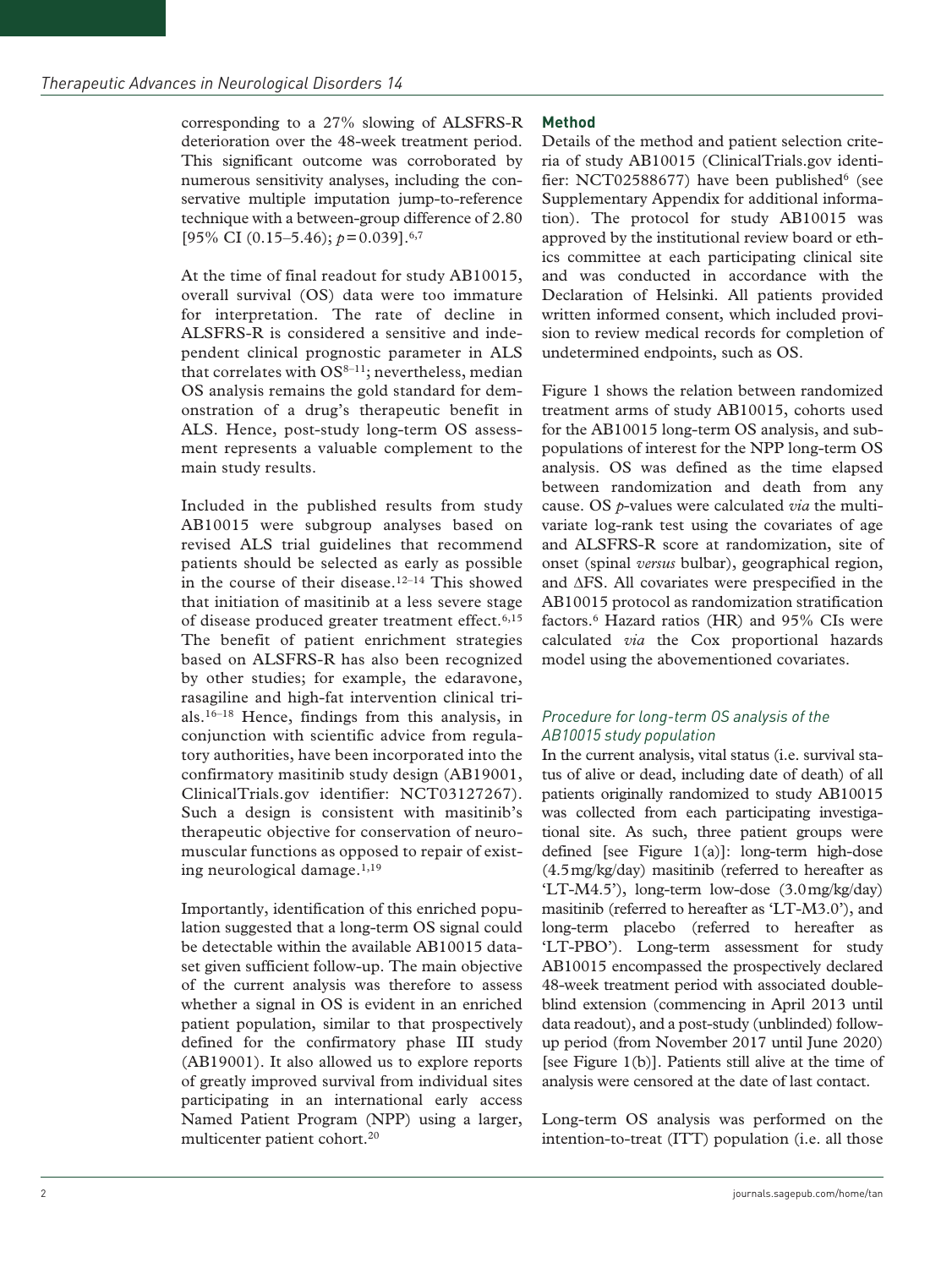

PBO: placebo. OS: Overall Survival. LT: Long-term. M4.5: masitinib at 4.5 mg/kg/day treatment-arm. M3.0: masitinib at 3.0 mg/kg/day treatment-arm. NPP: Named Patient Program. NPP M4.5: cohort from study AB10015 M4.5 treatment-arm that continued receiving masitinib as part of NPP. NPP M3.0: cohort from study AB10015 M3.0 treatment-arm that continued receiving masitinib as part of NPP. Masitinib-naïve PBO: cohort from AB10015 placebo-arm that were alive at 01 November 2017 and did not enter the NPP. NPP M<sub>[pooled]</sub>: cohort of pooled masitmib-treated patients from AB10015 (NPP M4.5 plus NPP M3.0) that continued receiving masitmib as part of NPP. NPP ALL: all patients that received masitinib treatment under the NPP (NPP M4.5 plus NPP M3.0 plus NPP PBO). \* Remaining 55 PBO patients were not alive at 01 November 2017 and not available for NPP assessment. <sup>†</sup>Cohorts that received masitinib during NPP.

**Figure 1.** (a) Relationship between randomized treatment arms of study AB10015, cohorts used for the AB10015 long-term OS analysis, and subpopulations of interest for the NPP long-term OS analysis. (b) Time frame for study AB10015 long-term OS analysis showing a 75-month average duration of observation (time of diagnosis until cut-off of long-term OS analysis).

LT, long term; NPP, Named Patient Program; OS, overall survival; PBO, placebo.

patients randomized to study AB10015) as well as on enriched subgroups, the latter of which were defined after the prospectively declared study period had ended, according to

initial randomization, ΔFS, and baseline disease severity. For example, exclusion of patients with high baseline disease severity was achieved by identifying those patients with any zero-point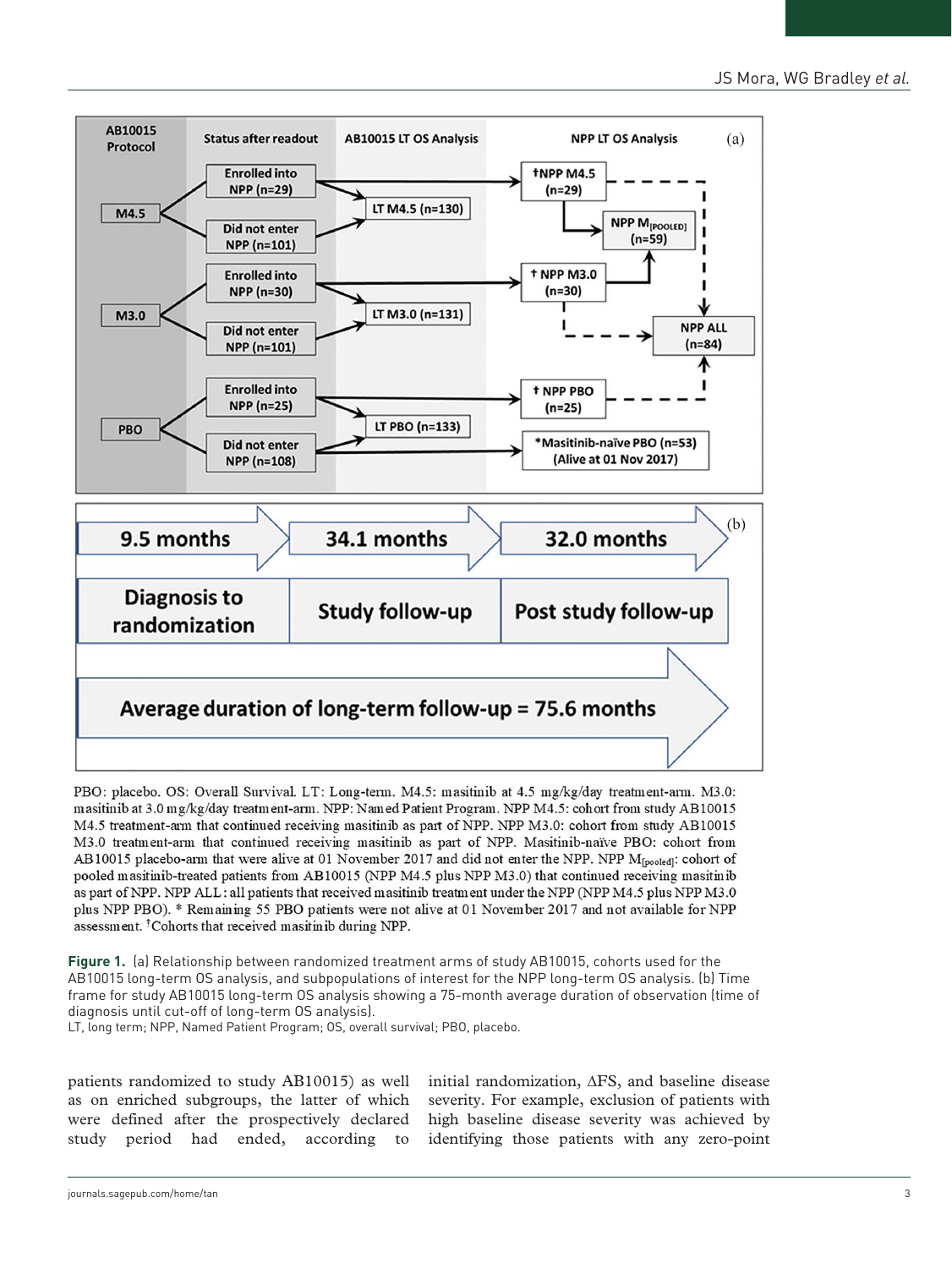ALSFRS-R items or any one-point ALSFRS-R items at baseline, corresponding to disease that has advanced to the point of a permanent loss of function or a severe impairment of functionality, respectively. In this manner, three enriched subgroups were defined, namely: patients with ΔFS<1.1 regardless of baseline ALSFRS-R score; patients with  $\geq 2$  on each baseline ALSFRS-R item, regardless of baseline ΔFS; and patients with  $\geq 2$  on each baseline ALSFRS-R item and  $\Delta FS < 1.1$  (the latter cohort corresponding most closely to the confirmatory AB19001 study population). Potential between-group baseline bias in the enriched patient subgroups was assessed by comparison of baseline parameters for each cohort. Supportive analyses using the same patient cohorts were also performed according to the endpoints of ∆ALSFRS at week 48, and a time-to-event analysis referred to as progression-free survival (PFS) (an endpoint driven by both death and a fixed disease progression on the ALSFRS-R scale, the latter being defined in study AB10015 as a nine-point deterioration of ALSFRS-R from baseline).

#### *Procedure for long-term OS analysis of the Named Patient Program subpopulations*

Following data readout for the main protocol period of study AB10015, treatment assignment was unblinded and an optional, open-label, early access NPP was initiated. This allowed those patients still receiving masitinib to continue treatment, while also allowing patients from the AB10015 placebo arm to begin masitinib treatment. NPPs typically concern individual patients, designated by name, and are issued at the request of the prescribing physician. Such programs are not clinical trials or compassionate use programs as per the European Union regulations but are intended to allow patients access to medicinal products that have not yet received a marketing authorization. Conditions required to run such a program are that the product must be intended for treatment of a serious or orphan disease, there must be an absence of a suitable therapeutic alternative available, and the efficacy/safety ratio can be presumed favorable based on available evidence.21 Another feature distinct to NPPs is that dosing decisions are made solely by the prescribing physician, albeit based on best available evidence, such as results from study AB10015 and recommendations on use of a masitinib dose-escalation scheme.6,22 It is also important to note that only participants of study AB10015 were included in this analysis of long-term OS.

The NPP permits comparison between patients randomized to either one of the AB10015 masitinib treatment arms and who continued to receive masitinib treatment under the NPP, *versus* patients from the AB10015 placebo arm that did not participate in the NPP and were therefore never treated with masitinib. This latter subpopulation is referred to hereafter as the 'masitinibnaïve placebo (PBO) cohort' [Figure 1(a)]. Because only patients alive at the time of study data readout were available to enroll into the NPP, it is necessary to apply a similar condition to the comparator placebo subpopulation, i.e. exclusion of patients who had died prior to 1 November 2017; thereby, avoiding bias arising from the implicit condition that patients had survived at least the randomized study period prior to entering the NPP.

To define NPP subpopulations for long-term OS analysis, all patients enrolled into the NPP retained their initial treatment-arm designations. For example, patients from the AB10015 masitinib 4.5 and 3.0mg/kg/day treatment arms who continued to receive masitinib on the NPP, were designated as the 'NPP-M4.5' and 'NPP-M3.0' subpopulations, respectively [Figure 1(a)]. Likewise, patients from the AB10015 placebo arm who started masitinib treatment as part of the NPP were designated as the 'NPP-PBO' subpopulation. Further cohorts of interest were patients pooled from both masitinib treatmentarms (i.e. 'NPP-M4.5' plus 'NPP-M3.0', referred to hereafter as the 'NPP- $M_{(pooled)}$ ' subpopulation), and also patients pooled from all NPP groups (i.e. 'NPP-M4.5' plus 'NPP-M3.0' plus 'NPP-PBO', referred to hereafter as the 'NPP-ALL' subpopulation). NPP long-term OS analyses were performed regardless of baseline ΔFS or individual ALSFRS-R component scores. Potential sources of baseline bias in the NPP subpopulations of interest were assessed by comparison of baseline parameters for each cohort. Because any treatment effect during the randomized study period is expected to have impacted on ALSFRS-R, respiratory function and duration-related variables, comparison of NPP baseline characteristics is made at the time of randomization rather than at NPP enrolment.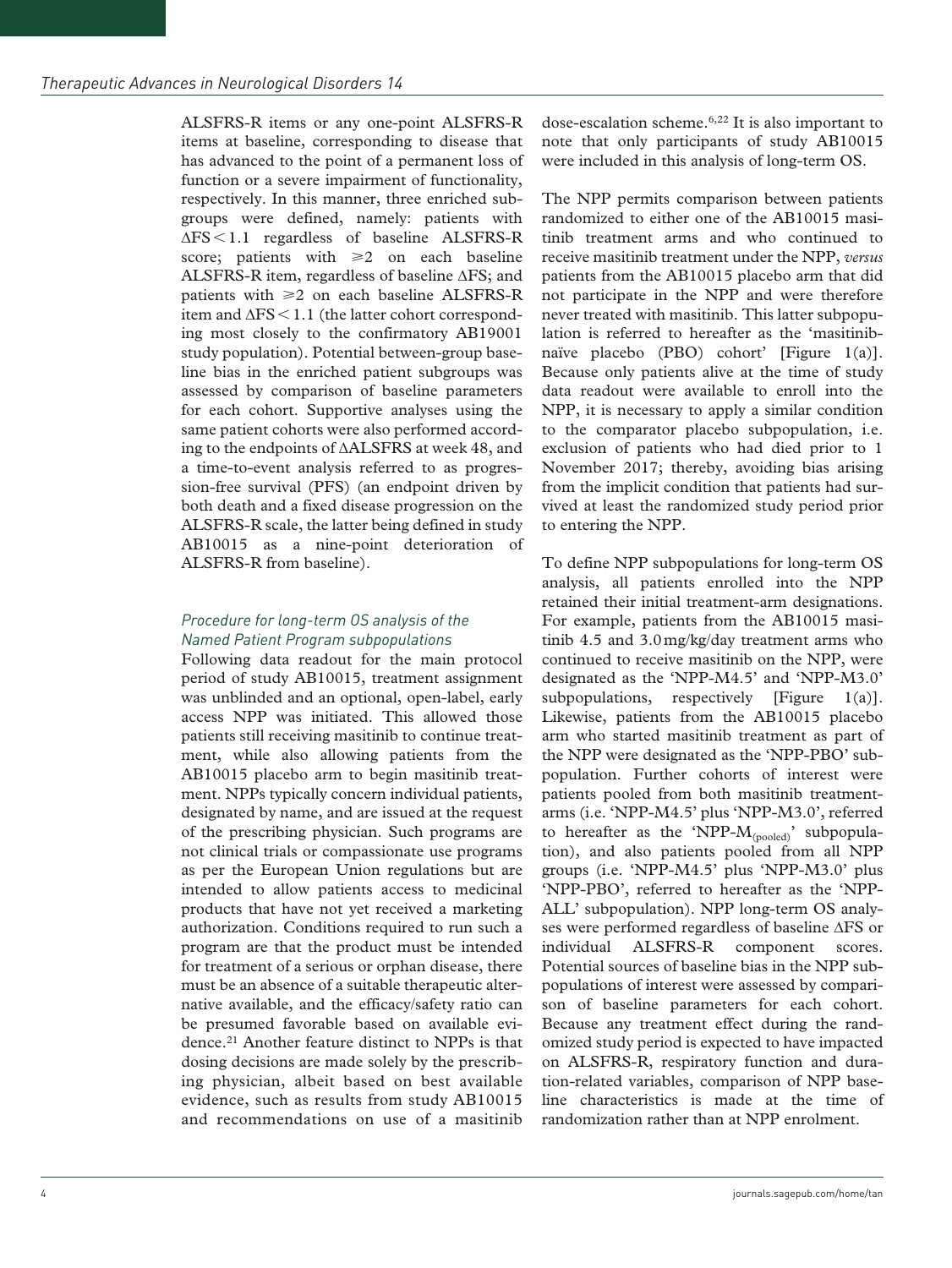**Table 1.** Disposition of populations for long-term OS analysis of study AB10015 and its associated NPP.

| <b>Cohort</b>                                                             | PBO(n)      | M4.5(n)     | M3.0(n)     | Total $(n)$ |
|---------------------------------------------------------------------------|-------------|-------------|-------------|-------------|
| Overall (mITT) population                                                 | 133         | 130         | 131         | 394         |
| Survival status verified less than 7 months prior to cut-off <sup>a</sup> | 128 (96.2%) | 124 (95.4%) | 126 (96.2%) | 378 (95.9%) |
| Survival status older than 7 months                                       | $5(3.8\%)$  | 6[4.6%]     | $5(3.8\%)$  | $16(4.1\%)$ |
| Patients available for NPP OS analysis <sup>b</sup>                       | 25 (18.8%)  | 29 (22.3%)  | 30 (22.9%)  | 84 (21.3%)  |
| Patients not available for NPP OS analysis                                | 108 (81.2%) | 101 (77.7%) | 101 (77.1%) | 310 (78.7%) |

aSurvival status (also referred to as vital status) verified by investigational site within 7 months prior to cut-off (June 2020) for long-term OS analysis.

bPatients from study AB10015 that entered the optional NPP.

NPP, Named Patient Program; OS, overall survival; PBO, placebo.

## **Results**

#### *Patients and follow-up analysis*

This long-term survival analysis encompassed all participants randomized to study AB10015. A total of 394 patients from 34 sites in nine countries were available for the main study efficacy analysis (133, 131, and 130 patients in the placebo, masitinib 3.0mg/kg/day, and masitinib 4.5mg/kg/day treatment arms, respectively). All investigational sites from study AB10015 were contacted with a request for an update on each patient's vital (survival) status. As of June 2020, 96% of patients (378/394) had their vital status verified (Table 1). The remaining 16 patients (4%) had a status that dated back further than 7months from this cut-off, with a patient distribution that was evenly spread across treatment arms (five, five, and six patients in the placebo, masitinib 3.0mg/kg/day, and masitinib 4.5mg/kg/day treatment arms, respectively).

Concerning the NPP, a total of 84 patients from 19 sites in eight countries chose to enter the program following unblinding of study AB10015 and were therefore available for NPP long-term OS analysis. This included 19% (25/133) of patients from the placebo arm switching to receive masitinib, 23% (30/131) of patients from the masitinib 3.0mg/kg/ day treatment arm, and 22% (29/130) of patients from the masitinib 4.5mg/kg/day treatment arm. A total of 53/133 (40%) patients from the placebo arm were alive at November 2017 but did not participate on the masitinib NPP, and were thereby defined as the 'masitinib-naïve PBO' cohort.

Patient disposition from study AB10015 and the masitinib NPP, including breakdown of updated

survival status, is shown in Table 1. A summary of the overall population's average follow-up time and disease duration at various stages of study AB10015 and its post-study follow-up period is presented in Figure 1(b) and Table 2. Based on the inclusion criterion of patients having less than 36months disease duration from baseline, the overall average time from diagnosis until randomization was  $9.5 \pm 7.5$  months. The average follow-up of patients on study AB10015 and its associated double-blind extension period, i.e. from randomization of the first patient (April 2013) until date of study data readout (November 2017), was  $34.1 \pm 10.1$  months. The duration of observation with respect to diagnosis (i.e. time elapsed from diagnosis until date of study data readout, regardless of patient censoring) was  $43.4 \pm 24.4$  months. The duration of the unblinded post-study follow-up period, including optional NPP, was an additional 32months, i.e. November 2017 until June 2020. Hence, from the date of diagnosis, patients have been under long-term OS observation for an average duration of approximately 75months.

## *Baseline characteristics*

Treatment arms for the primary efficacy analysis population of study AB10015 were well balanced, with patients having been randomized using a computerized central randomization system and minimization method according to the covariates of ALSFRS-R score, age, geographical region, site of onset (spinal *versus* bulbar), and post-onset ΔFS.6

Representative data for the long-term M4.5 cohorts showing the smallest and greatest levels of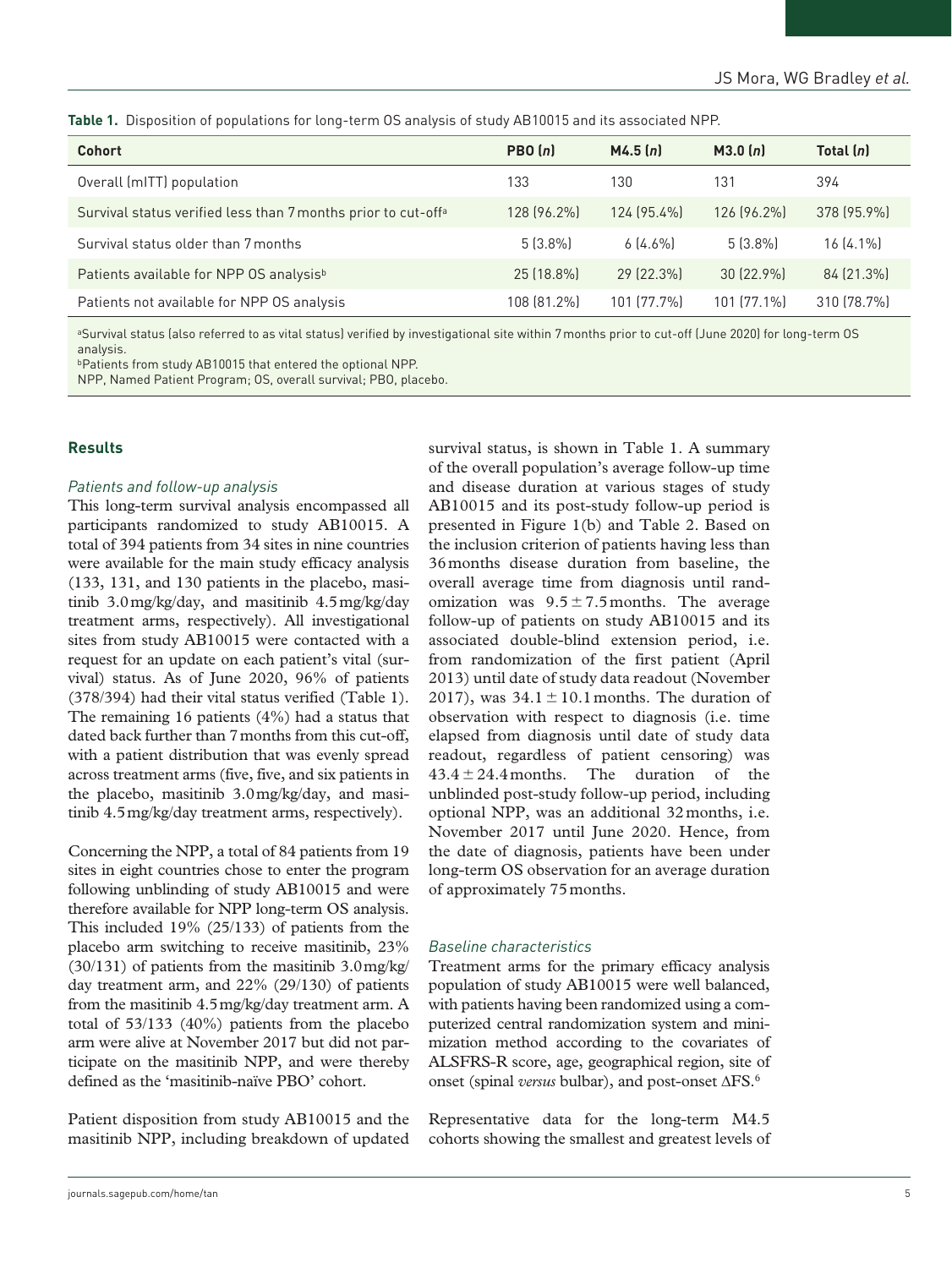**Table 2.** Summary of study AB10015 time intervals showing a 75-month average duration of long-term OS observation (time of diagnosis until cut-off of long-term OS analysis).

|                                                                                                                       | PBO $(n = 133)$                    | $M4.5$ $(n = 130)$ | $M3.0(n=131)$  |  |  |  |
|-----------------------------------------------------------------------------------------------------------------------|------------------------------------|--------------------|----------------|--|--|--|
| Average duration from diagnosis until randomization<br>$[months]$ (mean $\pm$ SD)                                     | $9.0 \pm 6.8$                      | $9.7 \pm 8.4$      | $10.0 \pm 7.4$ |  |  |  |
| Average duration from disease onset until<br>randomization (months) (mean $\pm$ SD)                                   | $18.1 \pm 8.6$                     | $19.2 \pm 9.6$     | $19.2 \pm 8.2$ |  |  |  |
|                                                                                                                       | Overall study population $(n=394)$ |                    |                |  |  |  |
| Overall average duration from diagnosis until<br>randomization (months) (mean $\pm$ SD)                               | 9.5 months $\pm$ 7.5               |                    |                |  |  |  |
| Overall average duration of study follow-up (April<br>2013 - end of study) (mean $\pm$ SD)                            | 34.1 months $\pm$ 10.1             |                    |                |  |  |  |
| Duration of post-study follow-up (November 2017 -<br>long-term OS cut-off June 2020)                                  | 32 months                          |                    |                |  |  |  |
| Average duration of long-term OS observation from<br>date of diagnosis (estimate)                                     | 75.6 months                        |                    |                |  |  |  |
| M3.0, masitinib at 3.0 mg/kg/day treatment arm; M4.5, masitinib at 4.5 mg/kg/day treatment arm; OS, overall survival; |                                    |                    |                |  |  |  |

PBO, placebo; SD, standard deviation.

enrichment are presented in Table 3. As expected, the overall population (i.e. LT-M4.5, regardless of baseline ΔFS or individual ALSFRS-R component scores), maintained balanced baseline characteristics between treatment arms. Balance was also observed for the enriched patient subgroup of LT-M4.5 with  $\geq 2$  on each baseline ALSFRS-R item and  $\Delta FS < 1.1$ , for which the only notable difference  $(>10\%)$  was that the masitinib arm had a longer average disease duration from time of diagnosis compared with placebo (8.2 *versus* 7.6months, respectively). Baseline characteristics for additional long-term M4.5 enriched patient subgroups and the long-term M3.0 cohorts are presented in Tables S1 and S2, respectively.

Considering baseline parameters from representative NPP subpopulations, i.e. NPP-M4.5 and masitinib-naïve PBO, it is seen that the majority of baseline characteristics (e.g. ALSFRS-R score, age, respiratory function, and disease duration from diagnosis) showed no indication of selfselection bias (see Table 4). Some imbalance between treatment arms had been introduced regarding the distribution of ALS diagnosis (El Escorial diagnostic criteria), site of onset (bulbar), and post-onset ΔFS. More specifically, patients opting into the NPP-M4.5 cohort were progressing at a slower rate than patients in the

masitinib-naïve PBO cohort (average ΔFS at randomization of 0.5 *versus* 0.62, respectively, a relative difference of 19%). This situation could potentially favor survival in the masitinib cohort. Conversely, a higher proportion of bulbar onset patients opted into the NPP-M4.5 cohort relative to the masitinib-naïve PBO cohort (20.7% *versus* 11.3%, respectively, a relative difference of 83%), which could potentially favor survival in the masitinib-naïve PBO cohort because bulbar onset is an independent risk factor for poor survival.23

Hence, overall baseline characteristics were similar across treatment arms with no indication of bias due to self-selection.

# *Results from long-term OS analysis of the AB10015 study population*

A summary of long-term median OS results for various patient cohorts of the AB10015 study population is presented in Table 5. No longterm survival advantage was observed for the overall masitinib 4.5 mg/kg/day cohort of study AB10015 (i.e. LT-M4.5, regardless of baseline ALSFRS-R scores or ΔFS) over placebo. Median OS for masitinib  $(n=130)$  and placebo  $(n=133)$ was 33 months [95% CI (21–48)] *versus* 37 months [95% CI (27–44)], respectively;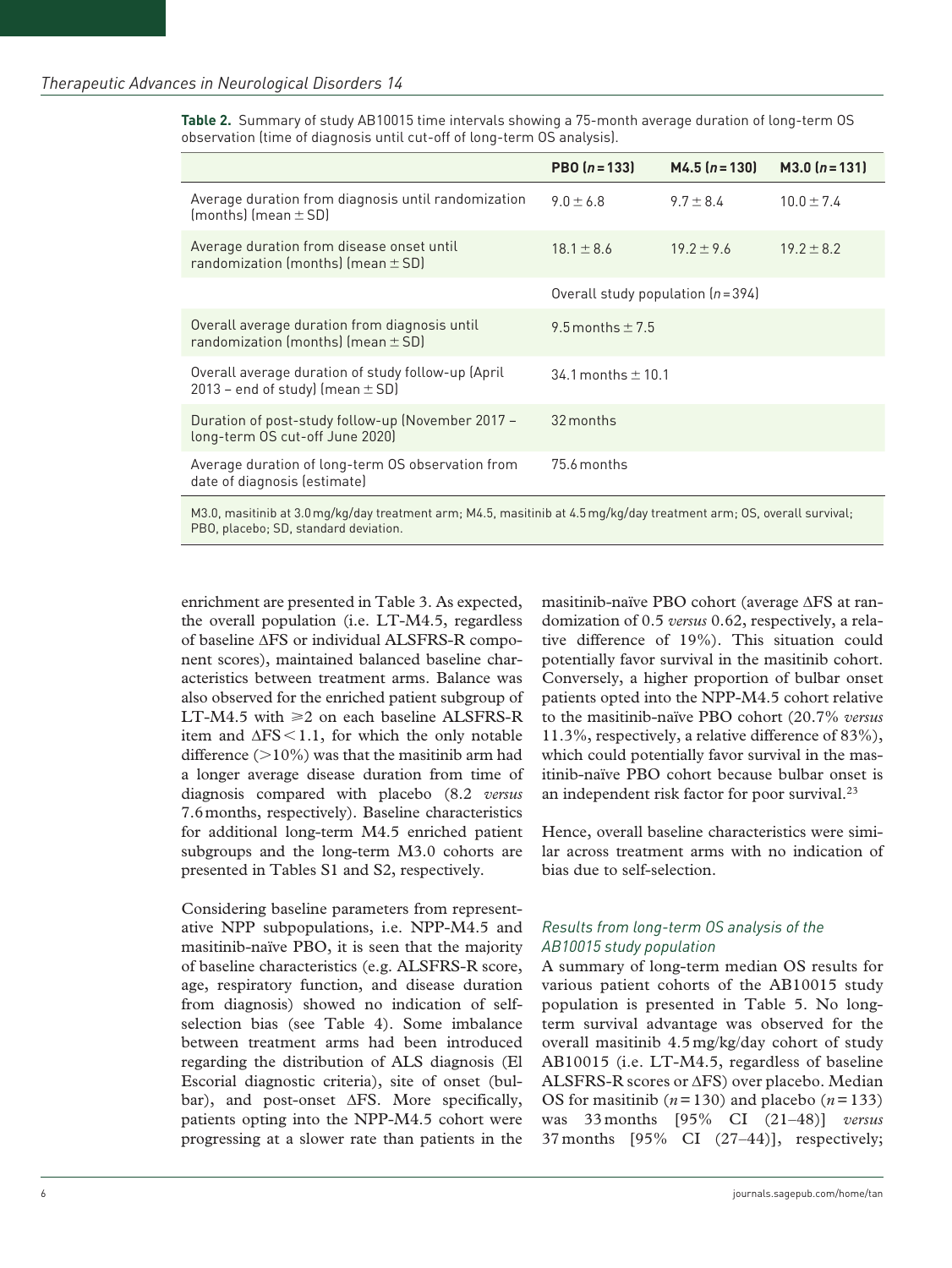**Table 3.** Baseline characteristics for the overall (ITT) masitinib 4.5mg/kg/day cohort *versus* associated placebo group (regardless of baseline ΔFS or individual ALSFRS-R component scores) and for the enriched cohort most closely matched to the AB19001 study design.

|                                        | M4.5, regardless of baseline ALSFRS-R or ∆FS |                      |                    | M4.5 ( $\geq$ 2 each baseline ALSFRS-R item, $\Delta$ FS < 1.1) |                 |                        |  |
|----------------------------------------|----------------------------------------------|----------------------|--------------------|-----------------------------------------------------------------|-----------------|------------------------|--|
|                                        | $PBO(N=133)$                                 | $M4.5$ ( $N = 130$ ) | Delta $(b)$ $(\%)$ | $PBO (N=62)$                                                    | $M4.5 (N=45)$   | Delta <sup>b</sup> (%) |  |
| Sex; n (%)                             |                                              |                      |                    |                                                                 |                 |                        |  |
| Male                                   | 80 (60.2)                                    | 83 (63.8)            | $+3.6$             | 39 (62.9)                                                       | 31 (68.9)       | $-6.0$                 |  |
| $\Delta$ FS < 1.1; n (%)               |                                              |                      |                    |                                                                 |                 |                        |  |
| Yes                                    | 114 (85.7)                                   | 106 (81.5)           | $-4.2$             | 62 (100.0)                                                      | 45 (100.0)      | $\mathsf 0$            |  |
| Average ∆FS (points/month)             |                                              |                      |                    |                                                                 |                 |                        |  |
| Mean $\pm$ SD                          | $0.71 \pm 0.69$                              | $0.73 \pm 0.63$      | $+2.8$             | $0.41 \pm 0.23$                                                 | $0.39 \pm 0.25$ | $-4.9$                 |  |
| Range                                  | 0.05; 5.00                                   | 0.03; 3.69           |                    | 0.05; 1.07                                                      | 0.03; 1.01      |                        |  |
| Average ALSFRS-R score                 |                                              |                      |                    |                                                                 |                 |                        |  |
| Mean $\pm$ SD                          | $38.1 \pm 5.5$                               | $37.5 \pm 5.5$       | $-1.6$             | $42.0 \pm 3.2$                                                  | $42.2 \pm 3.1$  | $+0.5$                 |  |
| Range                                  | 21.0; 47.0                                   | 23.0; 47.0           |                    | 34.0; 47.0                                                      | 36.0; 47.0      |                        |  |
| Age (years)                            |                                              |                      |                    |                                                                 |                 |                        |  |
| $Mean \pm SD$                          | $55.2 \pm 10.6$                              | $55.5 \pm 10.6$      | $+0.5$             | $55.0 \pm 10.1$                                                 | $55.6 \pm 11.5$ | $+1.1$                 |  |
| Range                                  | 27.0; 75.0                                   | 24.0; 79.0           |                    | 28.0; 73.0                                                      | 24.0; 78.0      |                        |  |
| ALS diagnosis; n (%)                   |                                              |                      |                    |                                                                 |                 |                        |  |
| Definite                               | 79 (59.4)                                    | 76 (58.5)            | $+0.9$             | 39 (62.9)                                                       | 25 (55.6)       | $-7.3$                 |  |
| Probable                               | 43 (32.3)                                    | 44 (33.8)            | $-1.5$             | 19 (30.6)                                                       | 16(35.6)        | $+5.0$                 |  |
| Probable, lab                          | 11(8.3)                                      | 10(7.7)              | $+0.6$             | 4(6.5)                                                          | 4(8.9)          | $+2.4$                 |  |
| Disease duration <sup>a</sup> (months) |                                              |                      |                    |                                                                 |                 |                        |  |
| $Mean \pm SD$                          | $9.0 \pm 6.8$                                | $9.7 \pm 8.4$        | $+7.8$             | $7.3 \pm 5.9$                                                   | $8.2 \pm 7.6$   | $+12.3$                |  |
| FVC (predicted)                        |                                              |                      |                    |                                                                 |                 |                        |  |
| $Mean \pm SD$                          | $89.2 \pm 18.7$                              | $87.5 \pm 16.9$      | $+1.9$             | $92.9 \pm 17.9$                                                 | $93.8 \pm 17.0$ | $+1.0$                 |  |
| Site of onset; n (%)                   |                                              |                      |                    |                                                                 |                 |                        |  |
| Spinal                                 | 109 (82.0)                                   | 107 (82.3)           | $+0.3$             | 46 (74.2)                                                       | 35 (77.8)       | $+3.6$                 |  |
| <b>Bulbar</b>                          | 24 (18.0)                                    | 23 (17.7)            | $-0.3$             | 16 (25.8)                                                       | 10 (22.2)       | $-3.6$                 |  |
| Region; n (%)                          |                                              |                      |                    |                                                                 |                 |                        |  |
| North America and<br>Western Europe    | 86 (64.7)                                    | 81 (62.3)            | $-2.4$             | 35 (56.5)                                                       | 24 (53.3)       | $-3.2$                 |  |
| Eastern Europe                         | 8(6.0)                                       | 8(6.2)               | $+0.2$             | 4(6.5)                                                          | 4(8.9)          | $+2.4$                 |  |
| Other countries                        | 39 (29.3)                                    | 41 (31.5)            | $+2.2$             | 23 (37.1)                                                       | 17 (37.8)       | $+0.7$                 |  |

a Average disease duration from time of diagnosis.

bDelta, relative difference between treatment arms (%) with respect to placebo.

ALSFRS-R, Amyotrophic Lateral Sclerosis Functional Rating Scale-revised; FVC, forced vital capacity; M4.5, masitinib 4.5mg/kg/day; PBO, placebo; SD, standard deviation; ΔFS, ALSFRS-R progression rate from disease onset to baseline.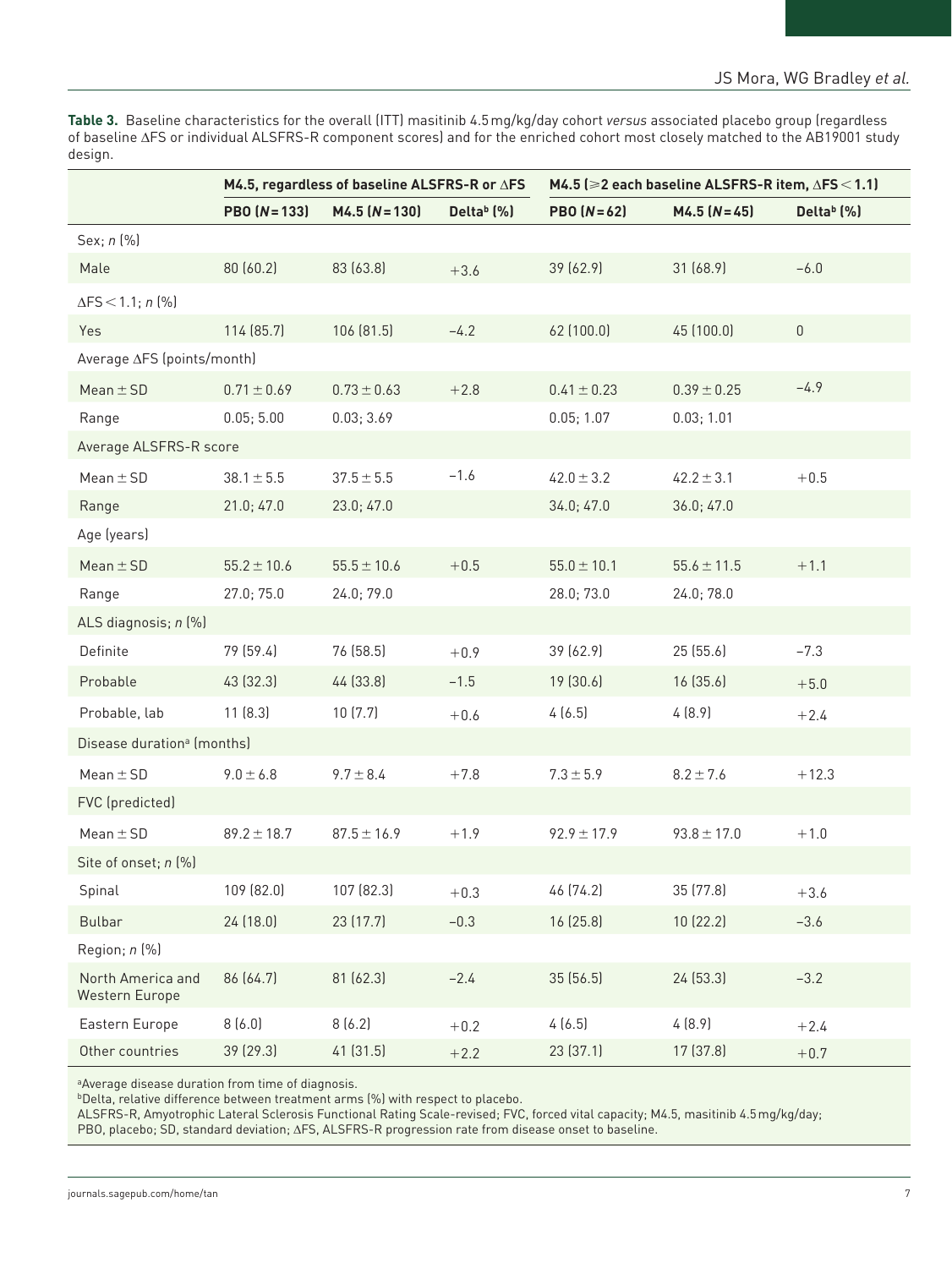# *Therapeutic Advances in Neurological Disorders 14*

|                                 | Masitinib-naïve<br>$PBO (N=53)$ | <b>NPP-M4.5</b><br>$(N=29)$ | Delta <sup>b</sup> (%) | $NPP-M_{(pooled)}$<br>$(N=59)$ | Delta $(b)$ (%) | <b>NPP-ALL</b><br>$(N = 84)$ | Delta <sup>b</sup> (%) |
|---------------------------------|---------------------------------|-----------------------------|------------------------|--------------------------------|-----------------|------------------------------|------------------------|
| Sex; n (%)                      |                                 |                             |                        |                                |                 |                              |                        |
| Male                            | 33 (62.3)                       | 20(69.0)                    | $+6.7$                 | 39 (66.1)                      | $+3.8$          | 55 (65.5)                    | $+3.2$                 |
| $\Delta$ FS < 1.1; n (%)        |                                 |                             |                        |                                |                 |                              |                        |
| Yes                             | 48 (90.6)                       | 28 (96.6)                   | $+6.0$                 | 57 (96.6)                      | $+6.0$          | 80 (95.2)                    | $+4.6$                 |
| Average ∆FS (points/month)      |                                 |                             |                        |                                |                 |                              |                        |
| Mean $\pm$ SD                   | $0.62 \pm 0.7$                  | $0.5 \pm 0.5$               | $-19.4$                | $0.46 \pm 0.39$                | $-25.8$         | $0.46 \pm 0.38$              | $-25.8$                |
| ALSFRS-R score                  |                                 |                             |                        |                                |                 |                              |                        |
| Mean $\pm$ SD                   | $38.5 \pm 5.1$                  | $40.4 \pm 5.6$              | $+4.9$                 | $40.1 \pm 4.8$                 | $+4.2$          | $40.2 \pm 4.8$               | $+4.4$                 |
| Age (years)                     |                                 |                             |                        |                                |                 |                              |                        |
| $Mean \pm SD$                   | $54.0 \pm 10.8$                 | $50.0 \pm 9.7$              | $-7.4$                 | $50.7 \pm 9.7$                 | $-6.1$          | $50.9 \pm 10.0$              | $-5.7$                 |
| ALS diagnosis; n (%)            |                                 |                             |                        |                                |                 |                              |                        |
| Definite                        | 34 (64.2)                       | 13(44.8)                    | $-19.4$                | 29 (49.2)                      | $-15.0$         | 36 (42.9)                    | $-21.3$                |
| Probable                        | 12 (22.6)                       | 14 (48.3)                   | $+25.7$                | 22 (37.3)                      | $+14.7$         | 38 (45.2)                    | $+22.6$                |
| Probable, lab                   | 7(13.2)                         | 2(6.9)                      | $-6.3$                 | 8(13.6)                        | $+0.4$          | 10 (11.9)                    | $-1.3$                 |
| Disease duration <sup>a</sup>   |                                 |                             |                        |                                |                 |                              |                        |
| $Mean \pm SD$                   | $9.5 \pm 7.1$                   | $10.0 \pm 10.0$             | $+5.3$                 | $11.2 \pm 9.3$                 | $+17.9$         | $10.7 \pm 8.7$               | $+12.6$                |
| FVC (% predicted)               |                                 |                             |                        |                                |                 |                              |                        |
| Mean $\pm$ SD                   | $91.7 \pm 20.6$                 | $93.9 \pm 15.9$             | $+2.4$                 | $91.4 \pm 15.7$                | $-0.3$          | $92.7 \pm 15.4$              | $+1.1$                 |
| Site of onset; n (%)            |                                 |                             |                        |                                |                 |                              |                        |
| <b>Bulbar</b>                   | 6(11.3)                         | 6(20.7)                     | $+9.4$                 | 10(16.9)                       | $+5.6$          | 14(16.7)                     | $+5.4$                 |
| Region; n (%)                   |                                 |                             |                        |                                |                 |                              |                        |
| Other countries                 | 21 (39.6)                       | 10(34.5)                    | $-5.1$                 | 23 (39.0)                      | $-0.6$          | 25 (29.8)                    | $-9.8$                 |
| Eastern Europe                  | 6(11.3)                         | 2(6.9)                      | $-4.4$                 | 2(3.4)                         | $-7.9$          | 2(2.4)                       | $-8.9$                 |
| North America/Western<br>Europe | 26 (49.1)                       | 17 (58.6)                   | $+9.5$                 | 34 (57.6)                      | $+8.5$          | 57 (67.9)                    | $+18.8$                |

**Table 4.** Baseline patient characteristics for the NPP subgroup analysis.

aAverage disease duration from time of diagnosis.

bDelta, relative difference between treatment arms (%) with respect to masitinib-naïve PBO.

ALSFRS-R, Amyotrophic Lateral Sclerosis Functional Rating Scale-revised; FVC, forced vital capacity; masitinib-naïve PBO, cohort from AB10015 placebo arm (regardless of baseline ΔFS or baseline ALSFRS-R scores) who were alive at 1 November 2017 and did not enter the NPP; NPP M4.5, cohort from study AB10015 M4.5 treatment arm (regardless of baseline ΔFS or baseline ALSFRS-R scores) who continued receiving masitinib as part of NPP; NPP, Named Patient Program; SD, standard deviation; ΔFS, ALSFRS-R progression rate calculated from disease onset to baseline.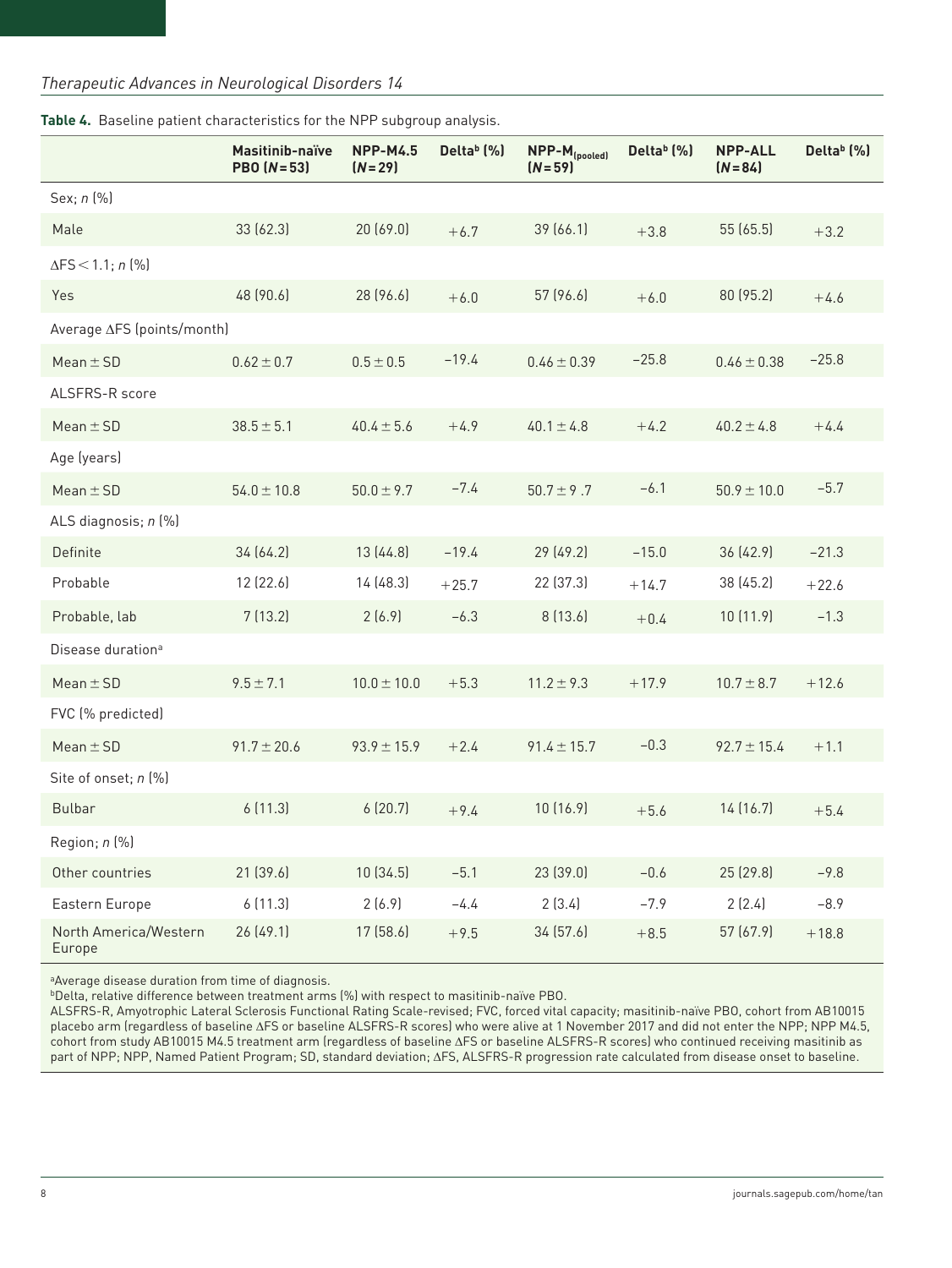**Table 5.** Long-term OS from study AB10015 according to Kaplan–Meier survival analysis, including assessment of enriched subgroups and subpopulations of the associated NPP.

| Cohort                                                                | MAS(n) | PBO(n) | <b>Deaths</b> |                 | Median OS (95% CI)     |                        | $\Delta$ 0S | p-value    |  |
|-----------------------------------------------------------------------|--------|--------|---------------|-----------------|------------------------|------------------------|-------------|------------|--|
|                                                                       |        |        | <b>MAS</b>    | PB <sub>0</sub> | <b>MAS</b><br>(months) | <b>PBO</b><br>(months) | (months)    | (log-rank) |  |
| Study AB10015 high-dose masitinib arm versus placebo                  |        |        |               |                 |                        |                        |             |            |  |
| LT-M4.5 (regardless of baseline<br>ALSFRS-R or $\Delta$ FS)           | 130    | 133    | 80 (62%)      | 88 (66%)        | 33[21; 48]             | 37[27:44]              | $-4$        | 0.196      |  |
| LT-M4.5 ( $\Delta$ FS $<$ 1.1, any baseline<br>ALSFRS-R scorel        | 106    | 114    | 59 (56%)      | 72 (63%)        | 47 (30; 69)            | 41 (28:49)             | $+6$        | 0.102      |  |
| LT-M4.5 ( $\geq$ 2 each baseline<br>ALSFRS-R item, any $\Delta$ FS)   | 50     | 63     | 24 (48%)      | 38 (60%)        | 69 (44; NE)            | 44 [31; 62]            | $+25$       | 0.037      |  |
| LT-M4.5 ( $\geq$ 2 each baseline<br>ALSFRS-R item, $\Delta$ FS < 1.1) | 45     | 62     | 20 (44%)      | 38 (61%)        | 69 (47: NE)            | 44 [31:62]             | $+25$       | 0.037      |  |
| Study AB10015 low-dose masitinib arm versus placebo                   |        |        |               |                 |                        |                        |             |            |  |
| LT-M3.0 (regardless of baseline<br>ALSFRS-R or AFSI                   | 131    | 133    | 91 [69%]      | 88 (66%)        | 30(25:40)              | 37[27:44]              | $-7$        | 0.70       |  |
| LT-M3.0 ( $\geq 2$ each baseline<br>ALSFRS-R item, $\Delta$ FS < 1.1) | 46     | 62     | 27 (59%)      | 38 (61%)        | 48 (26; 62)            | 44 [31; 62]            | $+4$        | 0.70       |  |
| NPP subpopulations (regardless of baseline ALSFRS-R or ΔFS)           |        |        |               |                 |                        |                        |             |            |  |
| NPP-M4.5 versus masitinib-naïve<br>PB <sub>0</sub>                    | 29     | 53     | $6(21\%)$     | 22 (42%)        | 73 (69; NE)            | 62 (49; NE)            | $+11$       | 0.008      |  |
| NPP-M <sub>(pooled)</sub> versus masitinib-<br>naïve PBO              | 59     | 53     | 16 (27%)      | 22 (42%)        | 73 (69: NE)            | 62 (49; NE)            | $+11$       | 0.008      |  |
| NPP-ALL versus masitinib-naïve<br>PB <sub>0</sub>                     | 84     | 53     | 27 (32%)      | 22 (42%)        | NR (69; NE)            | 62 (49; NE)            | <b>NE</b>   | 0.016      |  |

*p*-value calculated using the log-rank test.

LT, long-term; M3.0, masitinib at 3.0mg/kg/day treatment arm; M4.5, masitinib at 4.5mg/kg/day treatment arm; MAS, masitinib; masitinib-naïve PBO, cohort from AB10015 placebo arm (regardless of baseline ΔFS or baseline ALSFRS-R scores) that were alive at 1 November 2017 and did not enter the NPP; NE, non-estimable; NPP, Named Patient Program; NPP-ALL, all patients that entered the NPP (NPP-M4.5 plus NPP-M3.0 plus NPP-PBO); NPP-M<sub>(pooled)</sub>, cohort of pooled masitinib-treated patients from AB10015 (NPP-M4.5 plus NPP-M3.0) who continued receiving masitinib as part of NPP; NPP-M4.5, cohort from study AB10015 M4.5 treatment arm (regardless of baseline ΔFS or baseline ALSFRS-R scores) who continued receiving masitinib as part of NPP; NR, not reached; OS, overall survival; PBO, placebo; ΔFS, ALSFRS-R progression rate calculated from disease onset to baseline; ΔOS, between-group difference in median OS (MAS minus PBO).

 $p=0.196$  [Figure 2(a)]. However, as enrichment of patient selection was applied, an increasing improvement in median OS for masitinib with respect to placebo was observed. Statistical significance was reached for the cohort 'LT-M4.5 with  $\geq 2$  on each baseline ALSFRS-R item, regardless of baseline ΔFS', with a median OS for masitinib  $(n=50)$  of 69 months [95% CI (44–NE)] *versus* 44 months [95% CI (31–62)] for placebo  $(n=63)$ . This corresponds to a median OS difference of 25 months in favor of masitinib,  $p=0.037$ . HR analysis was also significant for this cohort with a 44% reduced risk of death for masitinib-treated patients compared with those originally randomized to placebo [HR, 0.56 (95% CI (0.33–0.97)); *p*=0.037] (Table 6). A similar survival advantage in favor of masitinib was seen for the cohort corresponding most closely to the confirmatory AB19001 study population, i.e. 'LT-M4.5 with  $\geq 2$  on each baseline ALSFRS-R item and ΔFS < 1.1', with a significant median OS difference of 25 months in favor of masitinib,  $p=0.037$ [Figure 2(b)] and a significant 47% reduced risk of death [HR, 0.53 (95% CI (31–92)); *p*=0.025] (Table 6).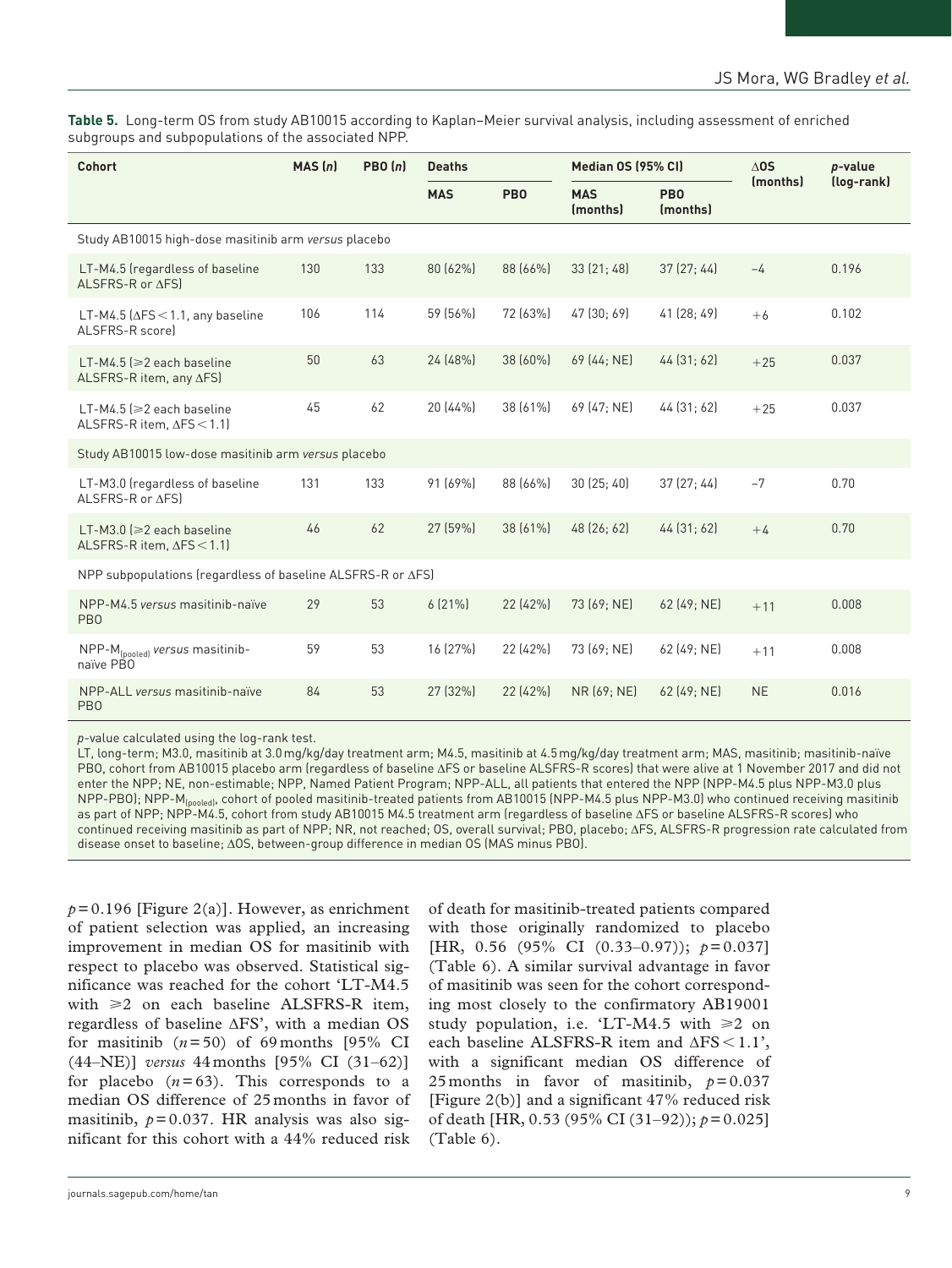**Table 6.** Multivariate Cox proportional hazards ratio analysis, including assessment of enriched subgroups and subpopulations of the associated NPP.

| Cohort                                                                | MAS(n) | PBO(n) | <b>Hazard ratio</b> | 95% CI        | <b>Reduced</b><br>risk of<br>death [%] | p-value |  |  |  |  |
|-----------------------------------------------------------------------|--------|--------|---------------------|---------------|----------------------------------------|---------|--|--|--|--|
| Study AB10015 high-dose masitinib arm versus placebo                  |        |        |                     |               |                                        |         |  |  |  |  |
| LT-M4.5 (regardless of<br>baseline ALSFRS-R or ΔFS)                   | 130    | 133    | 0.82                | $0.60 - 1.13$ | 18                                     | 0.226   |  |  |  |  |
| LT-M4.5 ( $\Delta$ FS < 1.1, any<br>baseline ALSFRS-R scorel          | 106    | 114    | 0.78                | $0.54 - 1.11$ | 22                                     | 0.161   |  |  |  |  |
| LT-M4.5 $\geqslant$ 2 each baseline<br>ALSFRS-R item, any ∆FS)        | 50     | 63     | 0.56                | $0.33 - 0.97$ | 44                                     | 0.037   |  |  |  |  |
| LT-M4.5 ( $\geq$ 2 each baseline<br>ALSFRS-R item, ∆FS < 1.1)         | 45     | 62     | 0.53                | $0.31 - 0.92$ | 47                                     | 0.025   |  |  |  |  |
| Study AB10015 low-dose masitinib arm versus placebo                   |        |        |                     |               |                                        |         |  |  |  |  |
| LT-M3.0 (regardless of<br>baseline ALSFRS-R or AFSI                   | 131    | 133    | 1.02                | $0.75 - 1.38$ | $\overline{0}$                         | 0.903   |  |  |  |  |
| LT-M3.0 ( $\geq 2$ each baseline<br>ALSFRS-R item, $\Delta$ FS < 1.1) | 46     | 62     | 1.00                | $0.60 - 1.66$ | $\theta$                               | 0.996   |  |  |  |  |
| NPP subpopulations (regardless of baseline ALSFRS-R or ∆FS)           |        |        |                     |               |                                        |         |  |  |  |  |
| NPP-M4.5 versus masitinib-<br>naïve PBO                               | 29     | 53     | 0.33                | $0.12 - 0.88$ | 67                                     | 0.027   |  |  |  |  |
| NPP-M <sub>[pooled]</sub> versus<br>masitinib-naïve PBO               | 59     | 53     | 0.58                | $0.28 - 1.19$ | 42                                     | 0.134   |  |  |  |  |
| NPP-ALL versus masitinib-<br>naïve PBO                                | 84     | 53     | 0.71                | $0.38 - 1.31$ | 29                                     | 0.267   |  |  |  |  |

LT, long-term; M3.0, masitinib at 3.0mg/kg/day treatment arm; M4.5, masitinib at 4.5mg/kg/day treatment arm; MAS, masitinib; masitinib-naïve PBO, cohort from AB10015 placebo arm (regardless of baseline ΔFS or baseline ALSFRS-R scores) who were alive at 1 November 2017 and did not enter the NPP; NPP, Named Patient Program; NPP-ALL, all patients who entered the NPP (NPP-M4.5 plus NPP-M3.0 plus NPP-PBO); NPP-M<sub>(pooled)</sub>, cohort of pooled masitinib-treated patients from AB10015 (NPP-M4.5 plus NPP-M3.0) who continued receiving masitinib as part of NPP; NPP-M4.5, cohort from study AB10015 M4.5 treatment arm (regardless of baseline ΔFS or baseline ALSFRS-R scores) who continued receiving masitinib as part of NPP; PBO, placebo; ΔFS, ALSFRS-R progression rate calculated from disease onset to baseline.

In contrast, results from the low-dose masitinib arm of study AB10015 (LT-M3.0) showed that none of the enriched patient subgroups tested produced a significant improvement in median OS with respect to placebo (Tables 5 and 6).

# *Results from long-term OS analysis of the Named Patient Program subpopulations*

A summary of long-term median OS results for subpopulations of the AB10015 NPP is presented in Table 5. Kaplan–Meier survival curves visually showed divergence between NPP subpopulations and the placebo comparator arm, indicating a consistent survival advantage in favor of masitinib (Figure 3). For example, the subpopulations of 'NPP-M4.5' (*n*=29) *versus* 'masitinib-naïve PBO' (*n*=53) showed a significant difference in median OS of 11 months ( $p=0.008$ ) [Figure 3(a); Table 5]. The corresponding hazard ratio analysis showed a significant 67% reduced risk of death in favor of masitinib [HR, 0.33 [95% CI (0.12–  $(0.88)$ ];  $p = 0.027$ ] (Table 6). Of note, this analysis effectively compares patients that have remained in their assigned treatment arms following study AB10015 data readout, i.e. those originally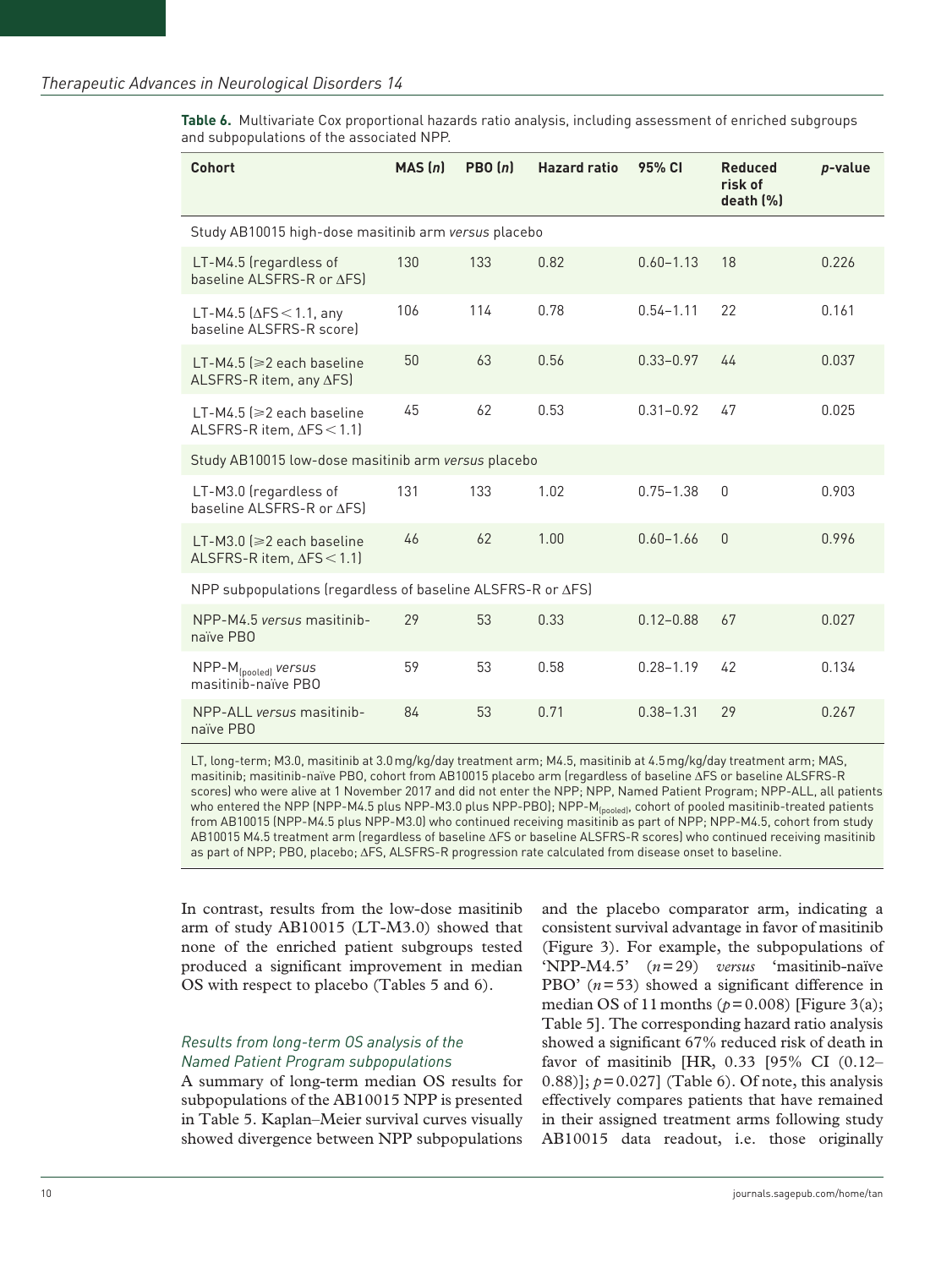

\* Enriched cohort (>2 on each baseline ALSFRS-R individual component score and post-onset  $\Delta FS<1.1$ ), (corresponding to the population enrolled in confirmatory phase 3 AB19001). M4.5: masitinib at 4.5 mg/kg/day treatment-am. PBO: placebo. OS: Overall Survival.  $\Delta OS$ : Between group difference in median OS.  $\Delta FS$ : ALSFRS-R progression rate calculated from disease-onset to baseline. NE: Non-estimable.

**Figure 2.** Kaplan–Meier survival curves from masitinib study AB10015 long-term survival analysis. (a) Overall masitinib 4.5mg/kg/day cohort *versus* placebo (regardless of baseline ΔFS or individual component scores). (b) Enriched\* masitinib 4.5mg/kg/day cohort *versus* placebo (⩾2 on each baseline ALSFRS-R individual component score and post-onset ΔFS<1.1).

randomized to active treatment compared with those originally randomized to placebo, and therefore avoids possible confounding effects related to treatment switch-over (i.e. placebo patients switching to masitinib).

Likewise, the analysis of 'NPP-M(pooled)' (*n*=59) *versus* 'masitinib-naïve PBO' (*n*=53) also showed a significant difference in median OS (*p*=0.008) with a between-group difference of 11months and a 42% reduced risk of death [HR, 0.58 [95% CI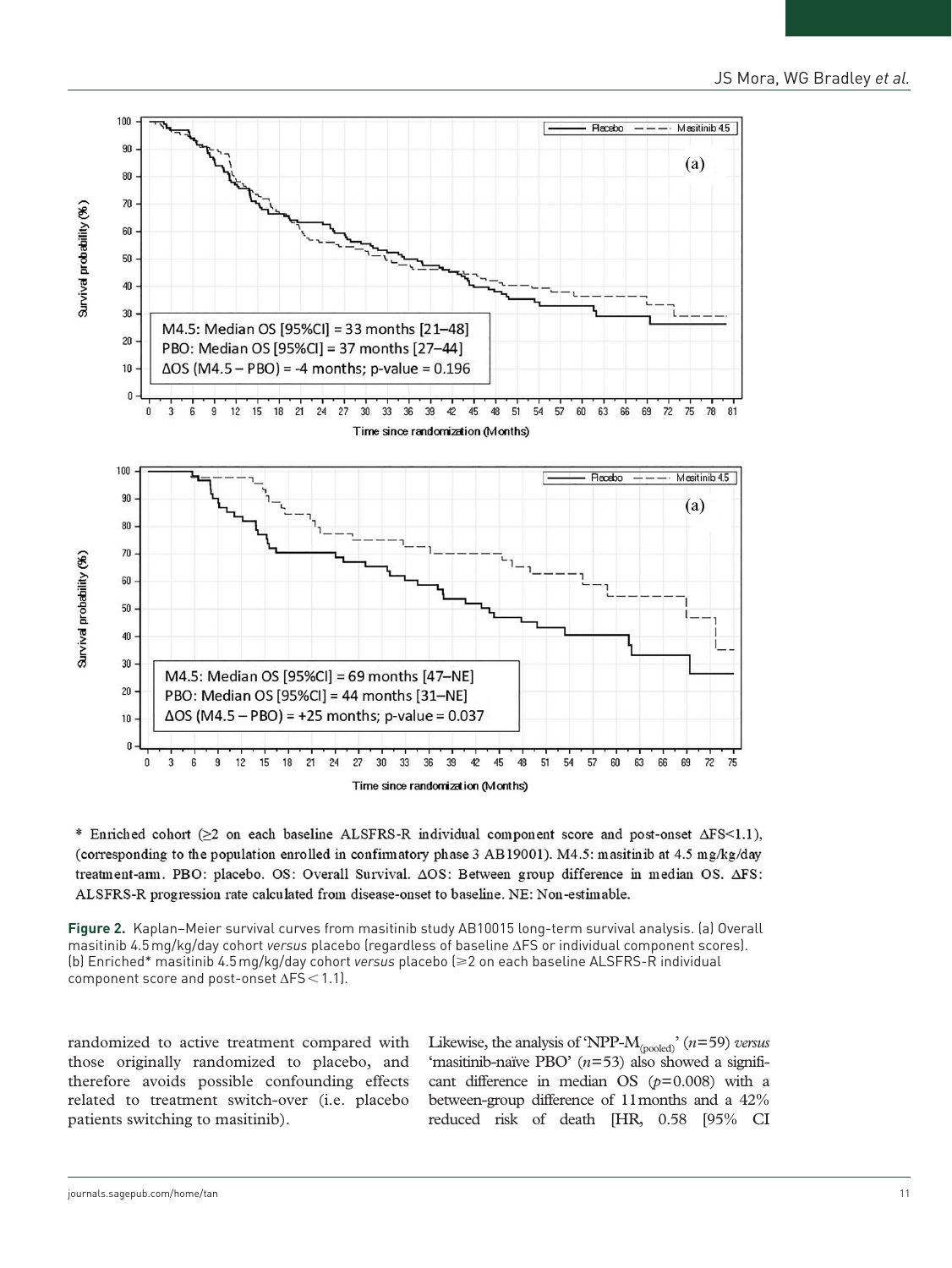

OS: Overall Survival.  $\Delta OS$ : Between group difference in median OS. NPP: Named Patient Program. NPP M4.5: cohort from study AB10015 M4.5 treatment-arm (regardless of baseline  $\Delta FS$  or baseline ALSFRS-R scores) that continued receiving masitinib as part of NPP. Masitinib-naïve PBO: cohort from AB10015 placebo-arm (regardless of baseline ∆FS or baseline ALSFRS-R scores) that were alive at 01 November 2017 and did not enter the NPP. NPP ALL: all patients that entered the NPP. NE: Non-estimable. NR: Not reached.

**Figure 3.** Kaplan–Meier survival curves from masitinib NPP subgroup long-term OS analysis. (a) NPP-M4.5 *versus* masitinib-naïve PBO. (b) NPP-ALL *versus* masitinib-naïve PBO.

 $(0.28-1.19)$ ];  $p=0.134$ ] (Tables 5 and 6). Considering, the subpopulation of 'NPP-ALL' (*n*=84) *versus* 'masitinib-naïve PBO' (an analysis that estimates the NPPs overall impact on OS), a significant difference between survival curves  $(p=0.016)$  and 29% reduced risk of death  $(p=0.267)$  was seen in favor of masitinib, despite inevitable dilution from placebo patients that had switched [Figure 3(b); Tables 5 and 6].

#### *Supportive analyses for masitinib patient enrichment*

The enriched patient cohorts used for long-term OS analysis of study AB10015 were also tested in the context of that study's main endpoints, i.e. ∆ALSFRS-R at week-48 and PFS (respectively, Tables S3 and S4). The between-group difference in both ∆ALSFRS-R and PFS improved with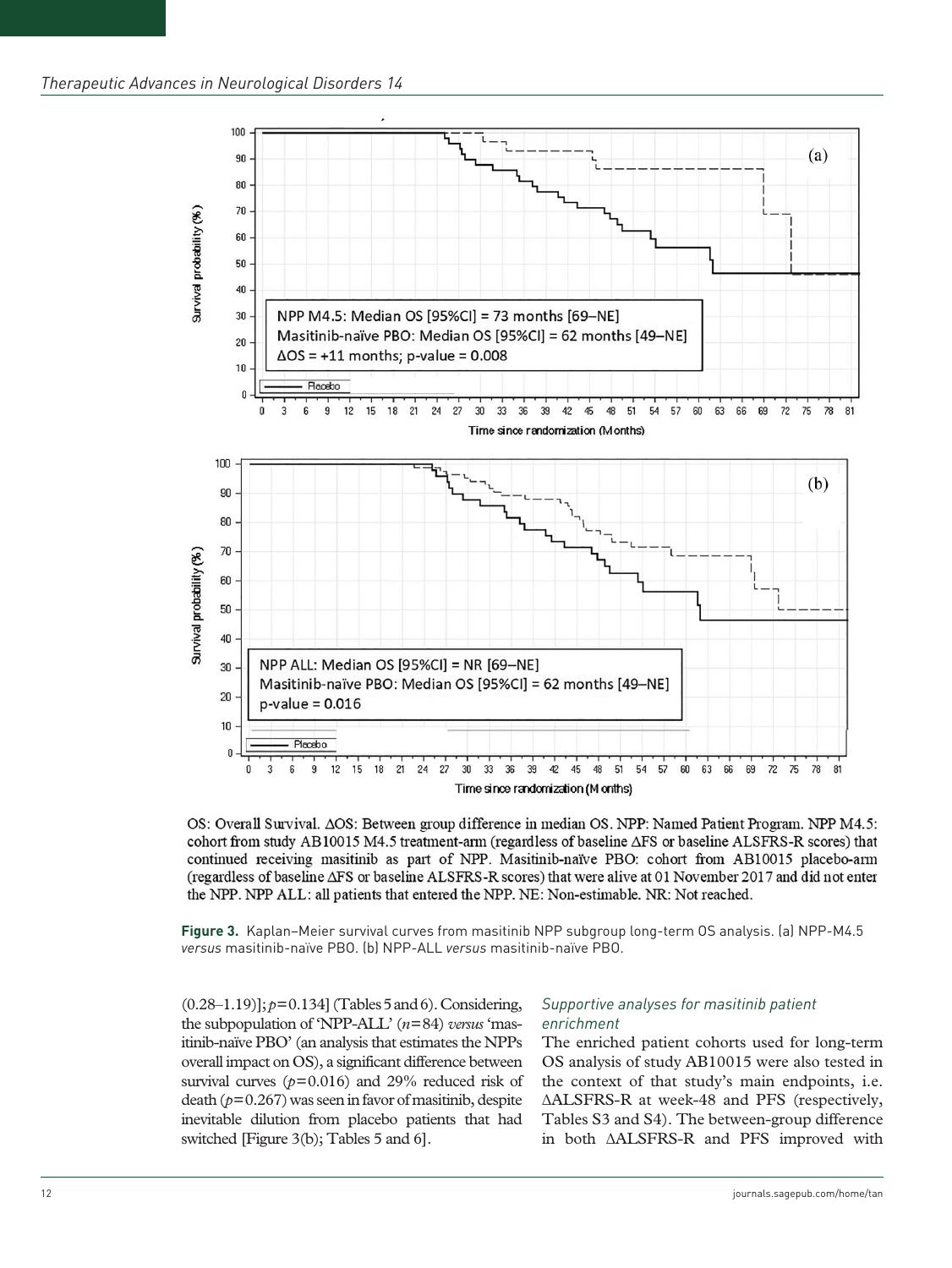increasing degrees of enrichment. Considering the cohort most closely matched to the target population of study AB19001 (i.e. 'M4.5 with  $\geq 2$  on each baseline ALSFRS-R item and  $\Delta FS < 1.1'$ ), ∆ALSFRS-R for masitinib was −6.36 *versus* −11.03 for placebo, corresponding to a significant 42% slowing in rate of decline  $(p=0.018)$ , while PFS for this cohort showed a trend improvement of 13 months in favor of masitinib ( $p=0.060$ ).

One concern when performing subgroup analysis is whether an observed treatment effect (i.e. a significant difference in favor for masitinib relative to placebo) in a given subgroup, is simply reflected in an opposite sense for its complement subgroup (i.e. a significant difference in favor for placebo relative to masitinib). This was tested in a cohort with suitably large enriched subgroup and complement subgroup sample sizes (see Supplemental Appendix and Table S5). Results showed that there was no discernable (non significant) difference for the complement subgroup, therefore, supporting plausibility of the significant treatment effect observed in the enriched subgroup.

## **Discussion**

Findings from this long-term OS analysis are consistent with the favorable results from study AB10015.6 Notably, a statistically significant survival benefit of over 2years and 47% reduced risk of death for patients receiving masitinib (4.5mg/ kg/day) as compared with placebo was observed for the enriched cohort of  $\geq 2$  on each baseline ALSFRS-R item and ΔFS<1.1' (Tables 5 and 6). This subgroup is comprised of ALS patients that have not suffered a complete loss or severe impairment of ALSFRS-related functionality at the time of masitinib treatment initiation and have not experienced a rapid  $(\Delta FS \ge 1.1)$ ALSFRS-R progression rate from disease onset to baseline. Likewise, a substantial effect was observed in the endpoints of ∆ALSFRS-R at week 48 and PFS for this enriched cohort relative to the overall population of study AB10015 (Tables S3 and S4), supporting the premise of greater treatment effect when masitinib is initiated at an earlier stage of disease. Additionally, long-term OS results from the low-dose (3.0mg/ kg/day) masitinib treatment arm are consistent with an observed dose-dependency in the 48-week endpoint analysis, confirming that a target dose of at least 4.5mg/kg/day is necessary to produce clinically meaningful improvement.<sup>6</sup>

It should be noted that the current OS analysis represents new data, which were unavailable at the time when masitinib was considered for marketing authorization by the European Medicine Agency Committee for Medicinal Products for Human Use; an application that was based on interim results from study AB10015.24 An advantage of the current analysis is that OS is considered a robust and reliable endpoint; highly accurate for the event and time, relatively simple to collect and assess, and of unquestionable clinical relevance. Nevertheless, the nature of long-term survival data does also present a number of challenges. For example, these data were not generated under conditions of a randomized clinical trial but rather as part of an open-label follow-up period that also incorporated an optional NPP. Furthermore, longterm observational studies following clinical trials are susceptible to selection bias from missing data because of patient discontinuation or loss to follow-up. This risk has been mitigated in the current analysis *via* confirmation of vital status in all patients from the overall study population (Table 1); information for 96% of patients being verified less than 7months prior to cut-off, while 4% had a status older than 7months. A threshold of 5% for missing data (which would be a worst-case scenario for these censored patients) is commonly reported to represent a low risk of bias $25-27$ ; moreover, these patients were distributed evenly across treatment arms (see Table 1) and represents a small proportion (at least 10-fold fewer) relative to the outcome event rate (i.e. number of deaths). There is also a risk of introducing baseline bias when comparing subgroups taken from a larger randomized population; however, assessment of baseline parameters showed that enriched patient subgroups maintained a good balance between treatment-arm baseline variables. Likewise, there was no indication that patient self-selection had introduced confounding bias to the NPP analysis (Table 4). For those parameters that did show some baseline imbalance between treatment arms, distribution of bulbar onset patients could have potentially favored survival in masitinib-naïve PBO cohorts, whereas a slower post-onset ΔFS could have potentially favored masitinib cohorts. Distribution of baseline El Escorial diagnostic classification is unlikely to have generated bias as this is not a predictive indicator of survival.<sup>23</sup> Hence, despite the risk of bias associated with data generated outside of a prospectively declared randomized protocol, it would appear that long-term OS analysis of the AB10015 study population is robust.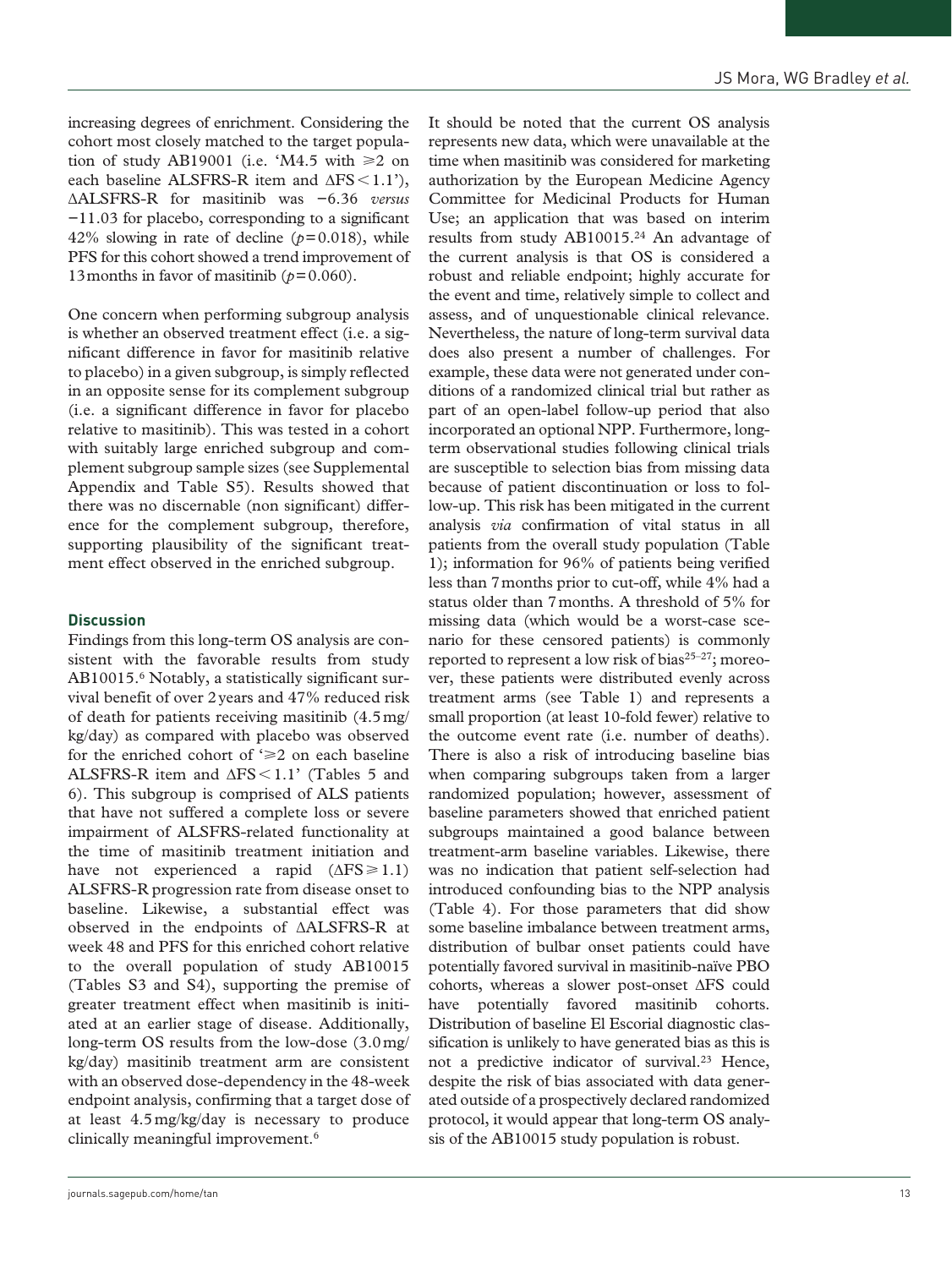A significant masitinib effect on OS and HR was also apparent for the NPP-M4.5 subpopulation as compared with patients that received no form of masitinib treatment (i.e. the masitinib-naïve placebo subpopulation) (Tables 5 and 6). This provides valuable insight into the potential longterm treatment benefits of masitinib in a broader ALS population (i.e. regardless of baseline ΔFS or individual ALSFRS-R component scores). Results from the NPP dataset also showed a significant treatment effect for the NPP-M(pooled) and NPP-ALL subpopulations, indicating that therapeutic benefit was possible for those patients switching to masitinib (4.5mg/kg/day) from either the placebo or low-dose masitinib arms, despite there being a delay in receiving this treatment.

One limitation of this analysis is that no information on the post-study use of tracheostomy or invasive ventilation was collected, nor was information regarding which drugs were taken following withdrawal from study AB10015 or its associated NPP. Regarding the latter point, no other drug has been convincingly shown to improve OS, with the exception of riluzole, to which masitinib was administered as an add-on. Edaravone is the only other drug to have received marketing authorization for ALS in certain countries, but this drug was not available to the vast majority of the AB10015 population.<sup>16,28</sup> Hence, the risk that these currently reported OS results have been confounded by subsequent successful treatment with other drugs is small. It is of interest that 25 placebo patients switched to masitinib as part of the NPP; however, any impact from this cross-over would manifest as a bias in favor of the study's overall placebo arm and does not therefore weaken the AB10015 long-term OS results.

The magnitude of the observed OS signal for masitinib (4.5mg/kg/day) as compared with placebo is encouraging and also provides evidence that the main efficacy outcomes of study AB10015, i.e. ∆ALSFRS-R at week 48 (according to the primary endpoint and sensitivity analyses based on multiple imputation jump-to-reference techniques) and PFS, are legitimate surrogate endpoints for long-term OS. It is equally encouraging in terms of having an optimized design for the current confirmatory phase III study (AB19001), the primary efficacy population of which will be ALS patients with mild or moderate impairment of functionality at baseline (i.e. a score of at least two on each ALSFRS-R individual component

scores). Results were also in agreement with our previous observation of dose-dependent efficacy between target doses of 3.0 and 4.5mg/kg/day, which in turn supports the higher target dose of the AB19001 study design (i.e. 6.0mg/kg/day administered using a titrated dosing scheme for enhanced safety) on the premise that this could yield an optimized benefit–risk balance.

In conclusion, findings from this long-term OS analysis, with an average follow-up of 75months since diagnosis, indicate that oral masitinib (4.5mg/kg/day) could prolong survival by over 2years and reduces risk of death by at least 44% as compared with placebo, provided that treatment starts early in disease (i.e. prior to severe impairment of functionality). Confirmatory study AB19001 is ongoing with a primary endpoint of decline in ALSFRS-R from baseline to week 48 in the enriched patient population described herein. Considering the consistency of significant treatment effect in terms of median OS, HR of death, ∆ALSFRS-R and PFS, a benefit to patients in the current NPP can be strongly presumed.

## **Acknowledgements**

We thank the study participants, their families and caregivers. We also thank all investigators and collaborators from study AB10015.

## **Authors' contributions**

JSM, DC, MHB, JM, JG, GMGM and AM contributed to data collection and conception of the work. JSM, ACL, WGB, OH, AM and CDM did the initial data interpretation. CDM wrote the manuscript with contributions from JSM, ACL, WGB, AM and OH. The sponsor collected and analyzed the data in conjunction with the authors, who contributed to manuscript draft revisions, provided critical comment, and approved submission for publication.

#### **Conflict of interest statement**

Masitinib is under clinical development by the study funder, AB Science. AM, OH and CDM are employees and shareholders of AB Science. JSM has received research funding from AB Science. All remaining authors have no competing interests. AL, an Associate Editor of Therapeutic Advances in Neurological Disorders, is an author of this paper, therefore, the peer review process was managed by alternative members of the Board and the submitting Editor was not involved in the decisionmaking process.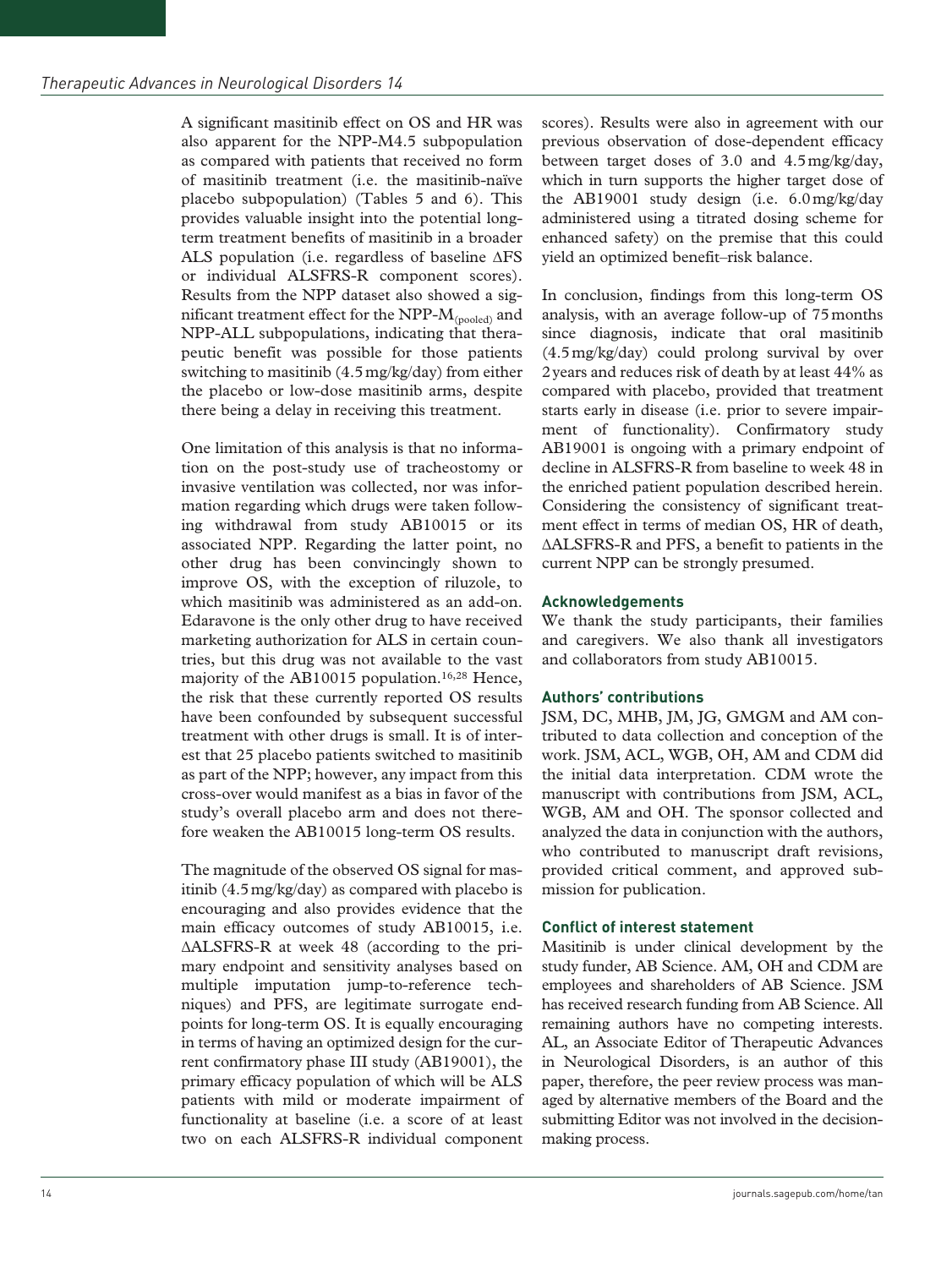# **Funding**

The authors disclosed receipt of the following financial support for the research, authorship, and/or publication of this article: AB Science, Paris, France.

# **ORCID iDs**

Josep Gamez **b** [https://orcid.org/0000-0003-](https://orcid.org/0000-0003-3127-7486) [3127-7486](https://orcid.org/0000-0003-3127-7486)

Colin D. Mansfield [https://orcid.org/0000-](https://orcid.org/0000-0001-9175-5051) [0001-9175-5051](https://orcid.org/0000-0001-9175-5051)

#### **Supplemental material**

Supplemental material for this article is available online.

#### **References**

- 1. Harrison JM and Rafuse VF. Muscle fiber-type specific terminal Schwann cell pathology leads to sprouting deficits following partial denervation in SOD1G93A mice. *Neurobiol Dis* 2020; 145: 105052.
- 2. Trias E, Kovacs M, King PH*, et al.* Schwann cells orchestrate peripheral nerve inflammation through the expression of CSF1, IL-34, and SCF in amyotrophic lateral sclerosis. *Glia* 2020; 68: 1165–1181.
- 3. Trias E, King PH, Si Y*, et al.* Mast cells and neutrophils mediate peripheral motor pathway degeneration in ALS. *JCI Insight* 2018; 3: e123249.
- 4. Trias E, Ibarburu S, Barreto-Núñez R*, et al.* Evidence for mast cells contributing to neuromuscular pathology in an inherited model of ALS. *JCI Insight* 2017; 2: e95934.
- 5. Trias E, Ibarburu S, Barreto-Núñez R*, et al.* Post-paralysis tyrosine kinase inhibition with masitinib abrogates neuroinflammation and slows disease progression in inherited amyotrophic lateral sclerosis. *J Neuroinflammation* 2016; 13: 177.
- 6. Mora JS, Genge A, Chio A*, et al.* Masitinib as an add-on therapy to riluzole in patients with amyotrophic lateral sclerosis: a randomised clinical trial. *Amyotroph Lateral Scler Frontotemporal Degener* 2020; 21: 5–14.
- 7. Hermine O, Arnold V, Mansfield CD*, et al. Sensitivity analyses from the first phase 3 clinical study of masitinib (AB10015) in ALS demonstrate robustness of the positive primary analysis*. Paper presented at the ENCALS Annual Meeting,

20–22 June 2018, Oxford, England: Abstract C35, [https://www.encals.eu/meetings/encals](https://www.encals.eu/meetings/encals-meeting-2018-oxford-england/)[meeting-2018-oxford-england/](https://www.encals.eu/meetings/encals-meeting-2018-oxford-england/) (2018, accessed 7 July 2020).

- 8. Kimura F, Fujimura C, Ishida S*, et al.* Progression rate of ALSFRS-R at time of diagnosis predicts survival time in ALS. *Neurology* 2006; 66: 265–267.
- 9. Labra J, Menon P, Byth K*, et al.* Rate of disease progression: a prognostic biomarker in ALS. *J Neurol Neurosurg Psychiatry* 2016; 87: 628–632.
- 10. Kollewe K, Mauss U, Krampfl K*, et al.* ALSFRS-R score and its ratio: a useful predictor for ALS-progression. *J Neurol Sci* 2008; 275: 69–73.
- 11. Gordon PH and Cheung YK. Progression rate of ALSFRS-R at time of diagnosis predicts survival time in ALS. *Neurology* 2006; 67: 1314–1315.
- 12. Van Den Berg LH, Sorensen E, Gronseth G*, et al.* Revised Airlie House consensus guidelines for design and implementation of ALS clinical trials. *Neurology* 2019; 92: e1610–e1623.
- 13. Ludolph A, Drory V, Hardiman O*, et al.* A revision of the El Escorial criteria. *Amyotroph Lateral Scler Frontotemporal Degener* 2015; 16: 291–292.
- 14. Mitsumoto H, Brooks BR and Silani V. Clinical trials in amyotrophic lateral sclerosis: why so many negative trials and how can trials be improved? *Lancet Neurol* 2014; 13: 1127–1138.
- 15. Mora JS, Genge A, Mansfield CD*, et al. Initiation of masitinib at a less severe stage of disease produces greater treatment effect: subgroup analyses from masitinib study AB10015*. Presented at the ENCALS Annual Meeting, 20–22 June 2018, Oxford, England: Abstract C35, [https://www.](https://www.encals.eu/meetings/encals-meeting-2018-oxford-england/) [encals.eu/meetings/encals-meeting-2018-oxford](https://www.encals.eu/meetings/encals-meeting-2018-oxford-england/)[england/](https://www.encals.eu/meetings/encals-meeting-2018-oxford-england/) (2018, accessed 7 July 2020).
- 16. Writing Group; Edaravone (MCI-186) ALS 19 Study Group. Safety and efficacy of edaravone in well defined patients with amyotrophic lateral sclerosis: a randomized double-blind, placebocontrolled trial. *Lancet Neurol* 2017; 16: 505–512.
- 17. Ludolph AC, Schuster J, Dorst J*, et al.* Safety and efficacy of rasagiline as an add-on therapy to riluzole in patients with amyotrophic lateral sclerosis: a randomised, double-blind, parallelgroup, placebo-controlled, phase 2 trial. *Lancet Neurol* 2018; 17: 681–688.
- 18. Ludolph AC, Dorst J, Dreyhaupt J*, et al.* Effect of high-caloric nutrition on survival in amyotrophic lateral sclerosis. *Ann Neurol* 2020; 87: 206–216.